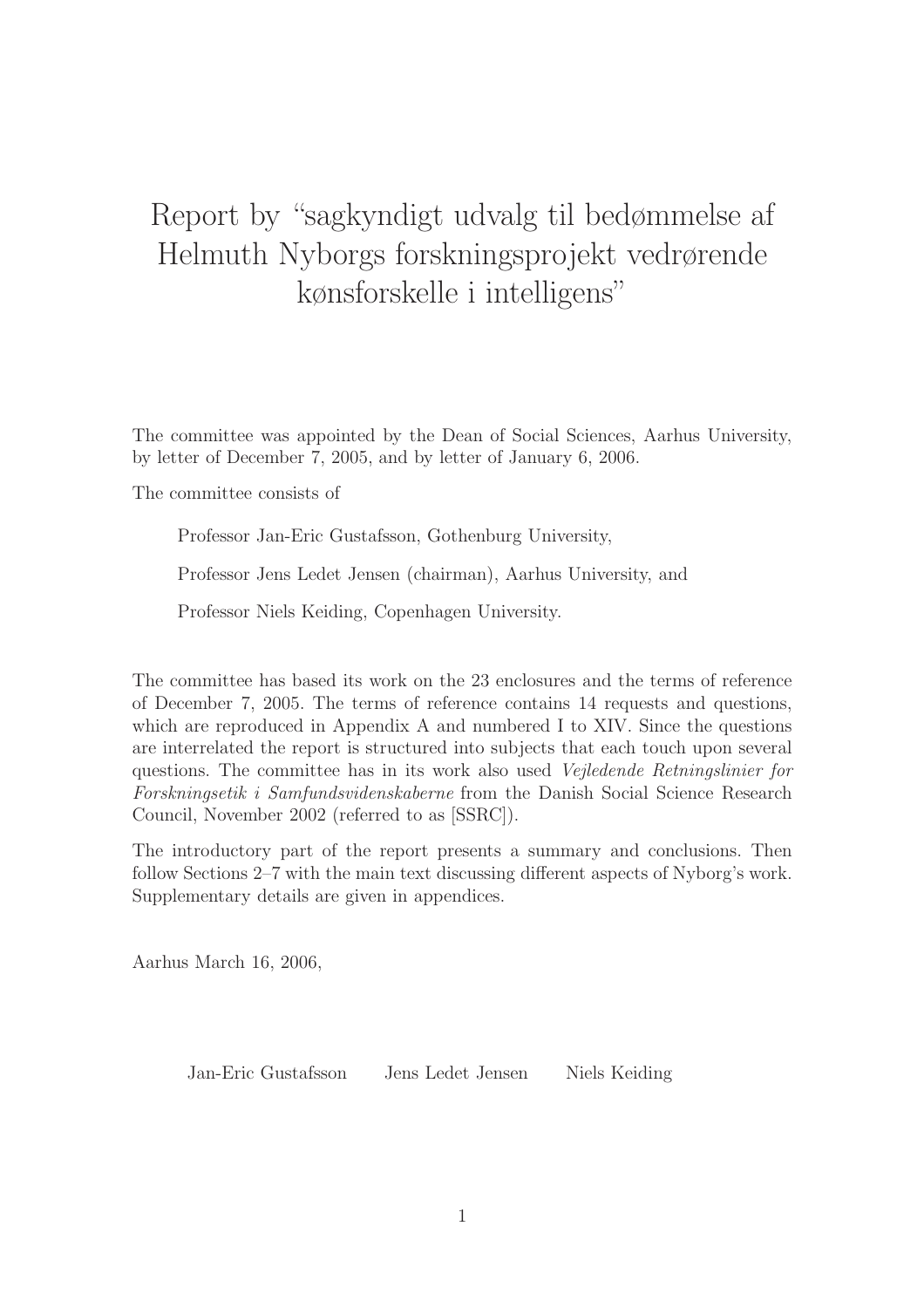# 1 Summary and conclusions

### 1.1 Summary of observations

The questions asked in the frame of reference for the committee concern the following three main issues:

- 1. The nature and quality of the data sets
- 2. Documentation and access to reports and data
- 3. Procedures used in the analysis of data

A summary of the most important observations made by the committee is presented below.

#### 1.1.1 The nature and quality of the data sets

When it comes to the questions about the nature and quality of the data sets analyzed by Nyborg the committee has reached the following conclusions:

- What has been referred to as two different sets of data by Nyborg (the  $N = 52$ ) adult data set and the  $N = 62$  adult data set) is for 15 variables one and the same data set, consisting of 62 persons. There is no explanation for the differences concerning the remaining 5 variables. The explanations that Nyborg has provided for the differences between the two data sets are not correct.
- The  $N = 62$  adult data set consists of 31 persons from a cross sectional study and 31 persons remaining after dropout from 91 original participants in a longitudinal study. The large dropout makes the data of doubtful quality.
- The analysis of children's data analyzed for Nyborg's conference presentation in 2001 ( $N = 325$ ) and referred to in the 2003 book chapter includes a large proportion of missing data, and repeated measurements for some of the children, the actual number of different children being 219. This has neither been adequately described, nor properly dealt with in the statistical analyses. For the 2005 article [22] Nyborg does not use these data, but data on a subset of  $N = 119$  children with complete data and only one measurement. This latter set of data is reasonably well defined.

#### 1.1.2 Documentation and access to reports and data

The committee has noted that Nyborg made preliminary results from the study public in an interview for Politiken and in the book chapter published in 2003, while also refusing access to documentation. Nyborg has previously been criticized by the "Committee for Good Scientific Practice"at Aarhus University for not agreeing with good scientific practice when refusing to make the contribution to the 2001 conference available.

The committee has made the following observations concerning documentation and access to data: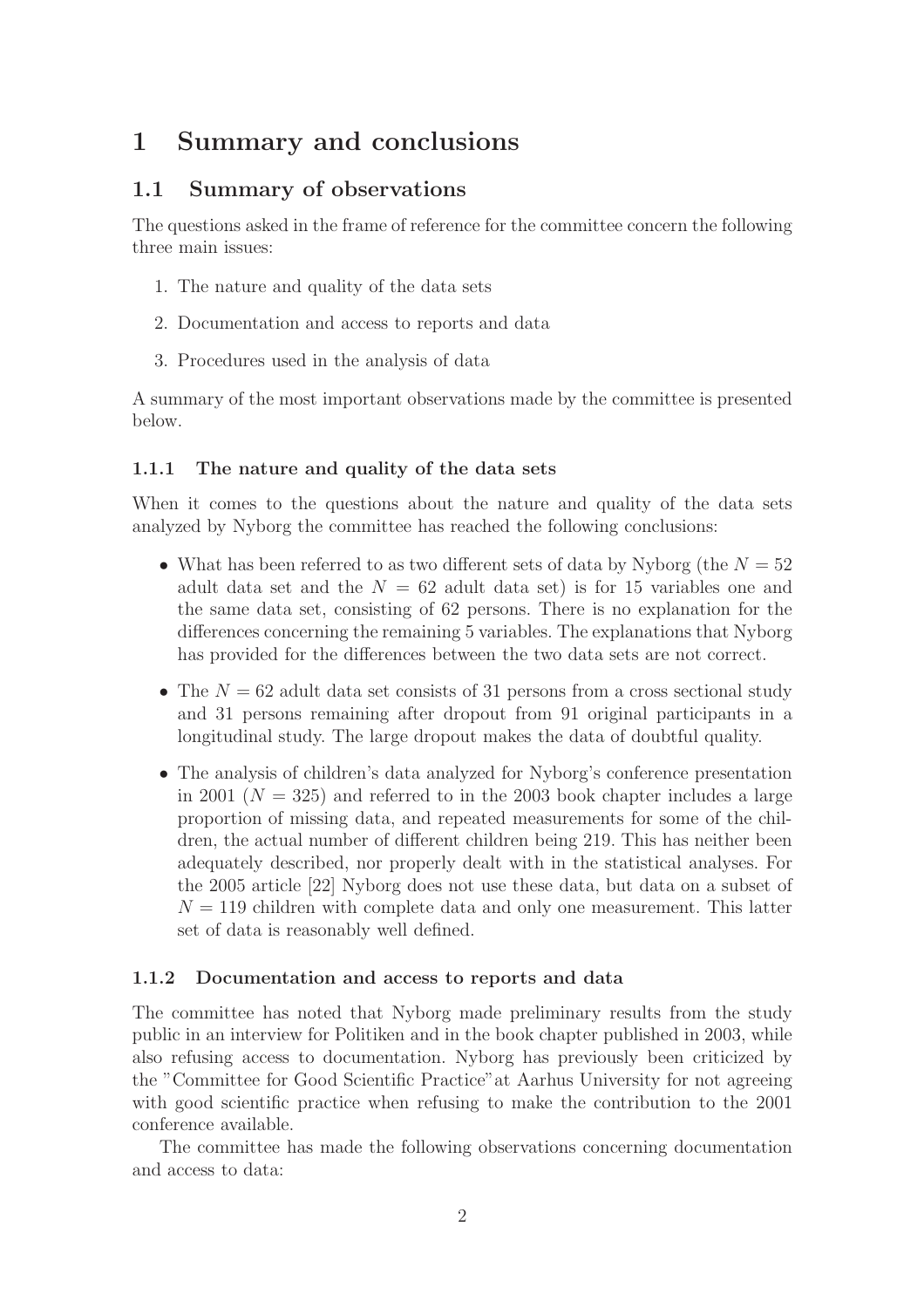- The study design is incompletely described in the publications.
- The data sets are poorly described when it comes to repeated measurements and dropouts, and how missing data problems have been dealt with.

#### 1.1.3 Procedures used in the analysis of data

On the basis of the review of the material the committee has identified several problems in the way that Nyborg has analyzed the data:

- An error has been noted in Nyborg's computations of the point biserial correlations (different from the one found by Nyborg himself).
- The p–value for testing the hypothesis that the point biserial correlation for the loading of sex on  $q$  is different from 0 has been computed with an incorrect formula.
- In his publications Nyborg has not described which specific choices were made in the application of the hierarchical factor analysis. In reanalyses of the data it has been possible to achieve similar results as those reported by Nyborg, but results that differ have also been found.
- The analytical procedures used by Nyborg suffer from an identification problem, which makes it impossible to estimate sex differences in the mean of the g–factor independently of sex differences in the primary factors.

### 1.2 Discussion and conclusions

In the assignment to evaluate Nyborg's work with the Skanderborg data and the reporting of the results the committee sees three levels of inquiry:

- 1. has Nyborg shown due diligence
	- in conducting the research
	- in publication
	- in relating with the academic community and the general public
- 2. has Nyborg committed unintended mistakes
	- indisputable technical mistakes
	- use of methods, which were well-established or at least not commonly rejected at the time of their use, but which on closer inspection show internal inconsistencies
- 3. has Nyborg committed fraud (intended mistakes), such as
	- consciously biased selection of samples
	- consciously biased selection of methods.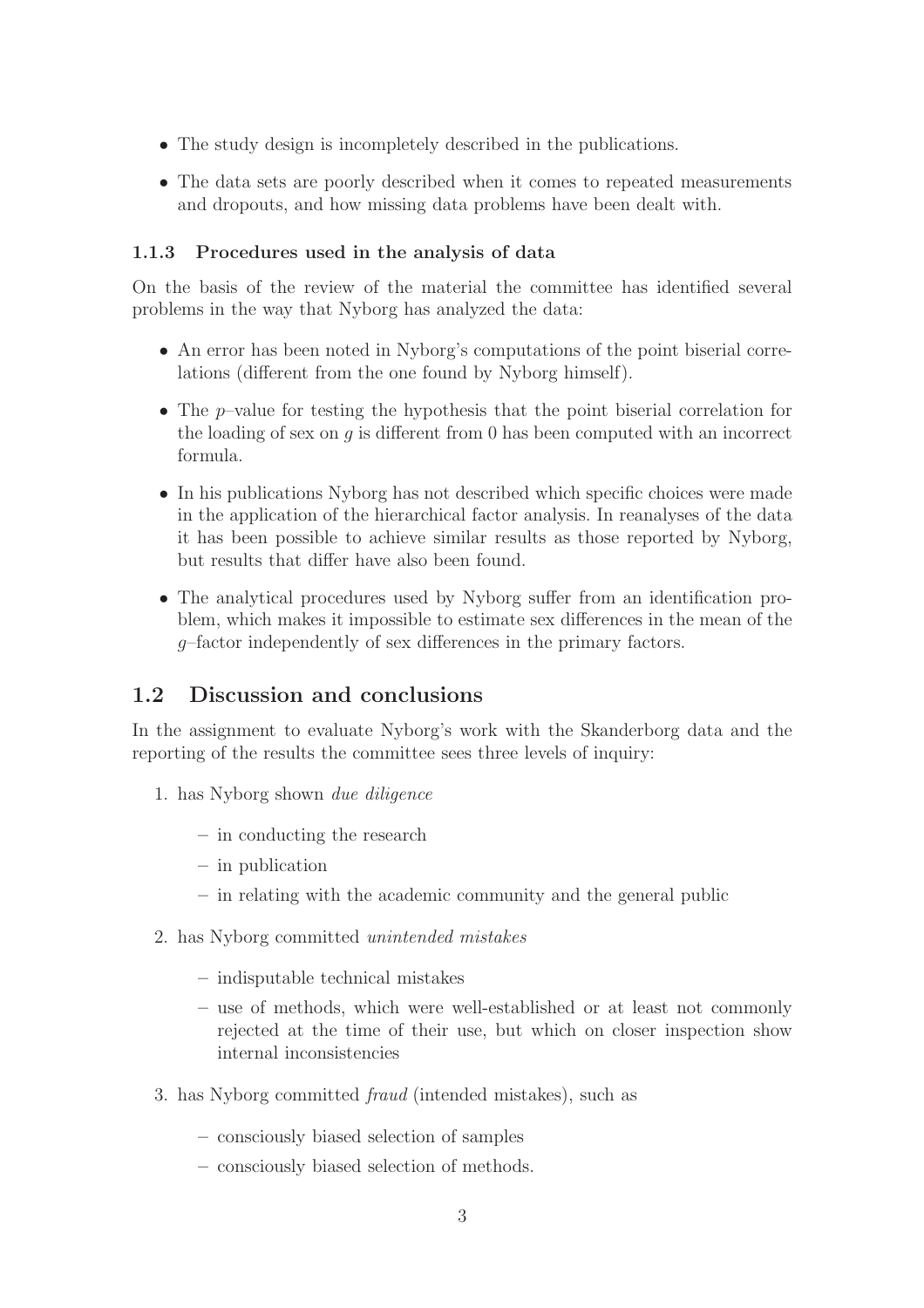#### 1.2.1 Due diligence

The first issue is due diligence in conducting the research. Here we have noticed the very serious attrition in the intended longitudinal study. This is, however, a common problem in longitudinal studies and does not in itself call for criticism, but it is a requirement that the attrition is documented. Nyborg's repeated reference to the fact that the study is still ongoing is not easily understandable for a project for which the data acquisition should have been concluded more than a decade ago.

Nyborg, as responsible investigator for the Skanderborg project, has not always taken the necessary care in the monitoring of the project activities, as is shown by the confusion over whether the analysis of adults was based on 52 or 62 persons. Nyborg apparently believed for several years that the analysis underlying a table in his conference presentation in 2001 was based on 52 persons, while our recalculations show that at least most of the results were already then based on the larger set of 62 individuals. The committee sees this as lack of due diligence.

We also ascribe to lack of due diligence the two mistakes in the computation of the so-called point biserial correlation. Both of these are elementary misreadings of a mathematical formula, and it so happens that the mistakes have little importance for the results. Nyborg discovered one of these mistakes himself. The committee finds that this point is of minor importance in the larger picture.

The relevant publications are three: the unpublished conference presentation from 2001, the contribution from 2003 to a book edited by Nyborg himself, and the journal publication from 2005. In the present context we restrict our comments to the latter, which is a formal publication in a peer-reviewed journal that commands respect in its field. We could not find sufficient information on the study design in the published information and had to rely on Nyborg's internal elaborations to understand what had been done. For example, the original design of the follow-up study is described in considerable detail, but there is no word about the massive drop-out problem and the consequent complicated composition of the unusually small sample of 62 for a study of this character. This lack of detail is not in our view satisfactory, although as already mentioned, we are here talking about a published peer-reviewed paper.

Nyborg gives unsatisfactorily few details about his concrete choices of methods in the highly complex statistical techniques of factor analysis. As we document in our main text, many other reasonable choices would have given different results, and due diligence would have required that these were adequately described, motivated and discussed. A special problem is that the central effect estimate turns out to be rather less impressive in all other choices than the one preferred by Nyborg. This would be serious if it were intentional. The committee has however no basis for claiming that Nyborg selected his version of the analysis so as to maximize the effect estimate.

Turning then to due diligence in the relation with the academic community and the general public, part of this matter has already been treated by the Committee for Good Scientific Practice of Aarhus University. That committee handled a complaint that Nyborg did not, on request, make available the basis of his 2001 conference presentation, which had formed the basis of extended media statements on these results by Nyborg. In short, that committee agreed that Nyborg should have made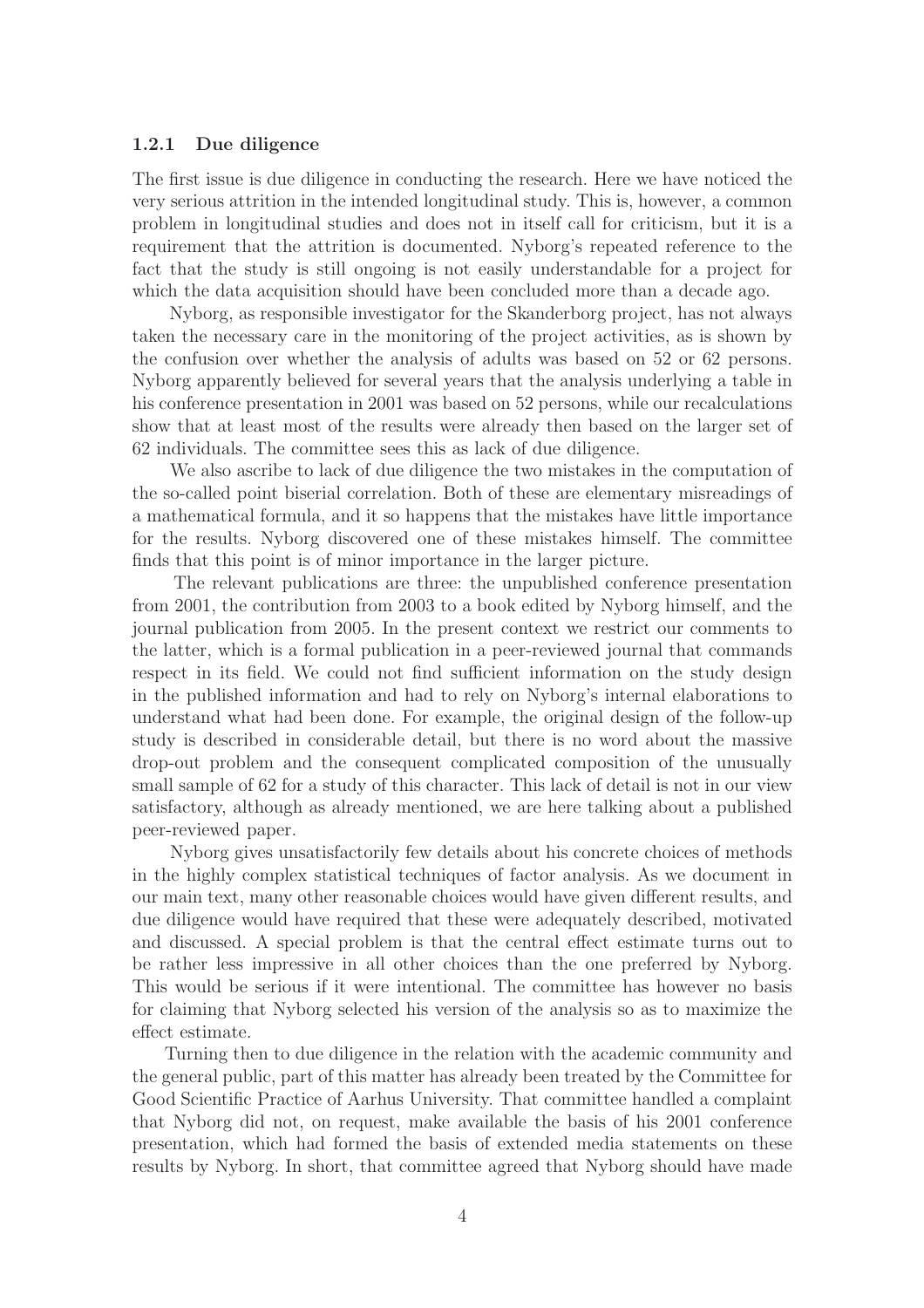the results available on request, particularly in view of the extended time elapsed between the media coverage and the subsequent submission and publication of a proper journal article containing the findings. We find it inappropriate to comment on this earlier investigation but will allow ourselves to comment on what followed: Following the report, delivered in February 2004, the University did not explicitly request Nyborg to make his background material available. Requested by his department chair, Nyborg made various bits and pieces of the 2001 conference presentation available on his website over the coming months. As specified in our main text, we find this response to the public's justified interest to be too incomplete to qualify as due diligence.

#### 1.2.2 Mistakes

Besides the misreadings of mathematical formulae discussed above and classified by us as lack of due diligence we have identified one indisputable technical mistake: when Nyborg computes significance values ('p-values') for the point biserial correlation, he uses what our recalculations has identified as the standard hypothesis test for correlation coefficients calculated from independent replications. This is unjustified. However, as far as we know, a correct calculation is not readily available in the literature. We therefore do not draw any wide-ranging conclusions from this mistake.

Nyborg's g–factor method, which is inspired by the American intelligence researcher A. Jensen, is mathematically quite involved. There is a lively current debate about the details and implications of such methods in the intelligence research literature, some of which has taken place after Nyborg did his analyses. The committee obviously cannot enter such a discussion, and it is equally obvious that we cannot blame Nyborg for not having taken note of methodological advances that were generated after his analyses were completed.

Nevertheless we want to put on record two clear mathematical facts that Nyborg does not seem to be aware of. First, there is an inherent unidentifiability in the g–factor method used by Nyborg, which makes it impossible to separately estimate sex differences in the mean of the  $q$ -factor from sex differences in the primary factors. Second, Nyborg claims that his version of the g–factor method avoids the problem that the conclusion will reflect gender bias in the composition of the test battery. However, we show in Appendix D that Nyborg's  $g$ -factor method too has this undesirable property.

#### 1.2.3 Fraud

The prime candidates for fraud in a situation like this, disregarding blatant misreporting and conscious miscalculation, are:

- biased selection of data from the totality of data in order to achieve a desired result in a selected subsample that is unrepresentative for the population in general; and
- biased selection of methods of analysis so that the method is chosen which shows the strongest result in a desired direction.

We have found no evidence that Nyborg has acted fraudulently.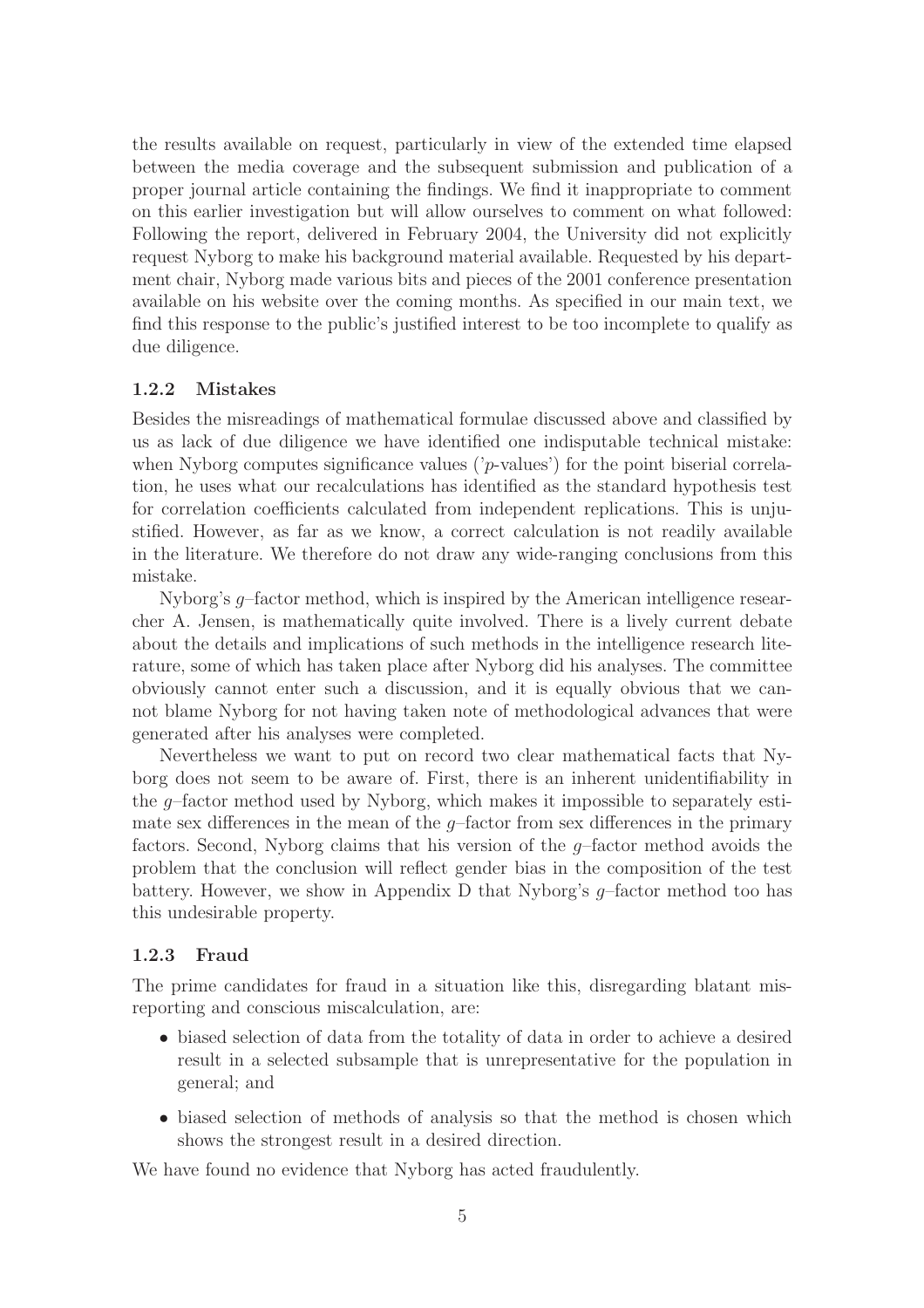### 2 Adult  $N = 52$  and  $N = 62$  data sets

A number of questions concern the relation between the original Adult data set with  $N = 52$  persons and the new Adult data set with  $N = 62$  persons. Briefly, Nyborg claimed in his lecture [2], Table 4 (incorrectly termed Table 3) that the analysis of  $16+$  years old was based on  $N=52$  persons. This is maintained in the book publication [3,p.209], but in the paper [22] there are 62 persons. The committee has been asked whether the submitted material allows clarification of the relation between these two sets of data, undoubtedly with a view to the representativity of the 52 persons within the larger sample of 62. In the published material [3] there is no information on the composition of the  $N = 52$  data set, and in the paper [22] the  $N = 62$  data set is referred to as the subset for which "WAIS and all the other test data were available". We therefore turn to other written material from Nyborg to get more information. Nyborg explains the difference by "updated and more complete data"([5]), in [7] both data sets are referred to as complete, in [10] it is said that the original data file for  $N = 52$  adults were supplemented by new data to form the  $N = 62$  adults, in [11] it is said that data for new individuals have been put directly into the data file making it impossible to reconstruct the original  $N = 52$  data set, in [14] Nyborg says that there are data that still have not been put into the data file so that the number  $N = 62$  will increase further and that persons are selected on the basis of complete data.

As explained in Appendix B there is no difference between the results in [2,Table  $4, N = 52$  for 15 of the 20 variables as compared to the similar table based on the  $N = 62$  data set ([8]). Also for these 15 variables the degrees of freedom used to calculate the p-value correspond to the sample size  $N = 62$  and not to the sample size  $N = 52$ . It is very difficult to guess an explanation as to why the two data sets  $N = 52$  and  $N = 62$  are identical for 15 variables and not for the remaining 5 variables, and it seems that Nyborg himself does not know the explanation. Since the  $N = 52$  data set is identical to the  $N = 62$  data set for 15 variables the question as to how the 52 persons are selected from the 62 persons is irrelevant. Also, since the two data sets are almost identical the calculations that Nyborg performs give almost the same results for the two data sets, for example the point–biserial factor loading of sex is given as 0.272 ( $N = 52$ , [2]) and 0.280 ( $N = 62$ , [6]). The reason that the p–value given by Nyborg is reduced is that the sample size  $N = 52$  or  $N = 62$  enters his calculation of the p–value. A minor, but slightly strange point, is that the calculation based on the  $N = 62$  data set [6, Table 1] is not in complete accordance with the published numbers in [22, Table 1] (the numbers for effect size d are given in Appendix B), and the correct version is in  $[6]$  not in  $[22]$ .

The committee sees no other explanation for these surprising findings than the following: Most of the data handling and probably also the basic calculations are performed by assistants, often mentioned in the correspondence but always anonymously. It seems that Nyborg does not monitor the activities of these assistants closely enough to be sure which data set is being analysed at each particular time. In particular the most obvious explanation behind the two different data sets is that the 62 persons have been analysed from the beginning, at least for most of the variables, so that there may never have been much if any analysis of a  $N = 52$  data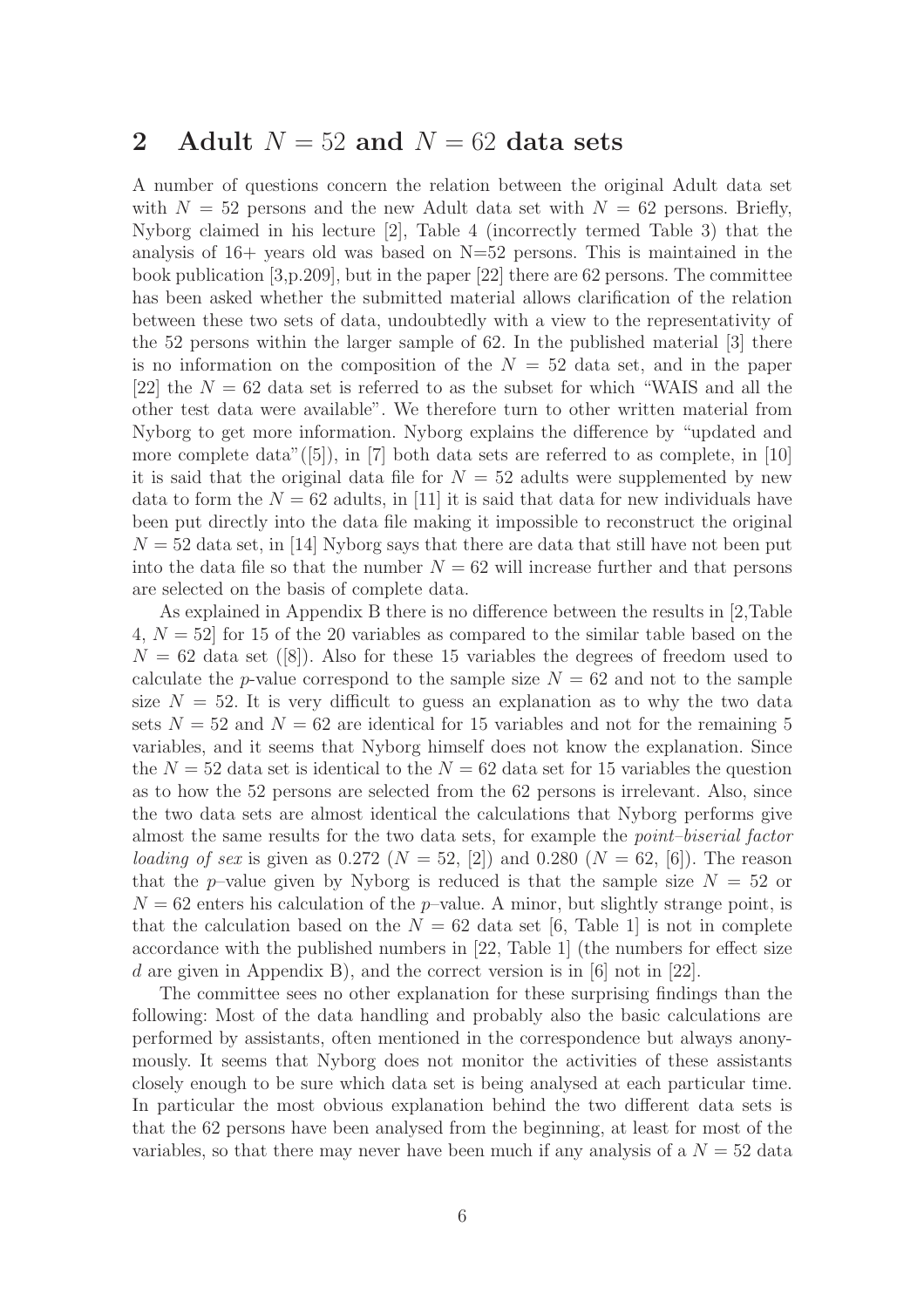set. This borders on carelessness, but gives no indication of improper selection of a subset that particularly suits any preconceived structure in the data.

The committee concludes that the explanations given by Nyborg concerning the relation between the two data sets are not correct. The committee finds it criticizable that Nyborg as sole author on [3] does not know the true content of the data set used.

The above discussion relates to questions II, III, X, and XII.

## 3 The study design; the  $N=325$  and  $N=119$  data sets

The description of the study design in the published material made available to the committee is incomplete. It seems that the original intention was to create an agestratified panel study, presumably with a view to study the individual development of intelligence with age. (The precise purpose of generating this panel study has not been made available to us.)

As explained in [3,p.208] and almost verbatim in [22,p.500], age-sex-stratified pseudo-random samples of children in Skanderborg were drawn from official Danish registers. Rather than letting the random selection mechanism take care of the representativity issue, each stratum was artificially balanced (somewhat similarly to the 'minimization' technique for medical studies) across 'all socio-economic and personal characteristics of the children', generating in principle a requirement for including these characteristics as covariates in a correct statistical analysis.

In addition to the panel study, some kind of cross-sectional study was carried out, but this has not been explained in the published texts.

A surprising issue is that while the age groups 8,10,12,14,16+ were recruited in 'the late 1970s' - and thus at the turn of the millennium were at least 28 years old - the study is nevertheless claimed to be still ongoing. We have not identified what this might mean.

It is indirectly clear that with the very serious drop-out rate from the panel study any initial ambition of achieving a proper follow-up study is unrealistic.

Because the published information is insufficient for a complete understanding of the study design, the committee has had to turn to other written material from Nyborg to get more information.

The figure of the study plan in [2] sets the cross sectional study at 1990 and in [15, enclosure 2] it is set at  $08-12-88$  to  $22-02-95+$ . In [7] it is said that the database is continually being updated and that the cohort-sequential study is not completed. In [10] Nyborg speaks about the data being updated by assistants making it possible to make analyses with complete data for more persons. In [15] it is said that some data have not been inserted in the data files yet, and that new data are still being gathered. It is also said that phase 8, the cross sectional study, started in 1988 and is not completed yet and therefore appears as ending in 1995+.

Some of these statements are difficult to understand. If the phase 8 part is a truly cross sectional study it cannot run for a prolonged period. The  $N = 119$  children data set are all from this cross sectional study and to make sense of the 8–14 years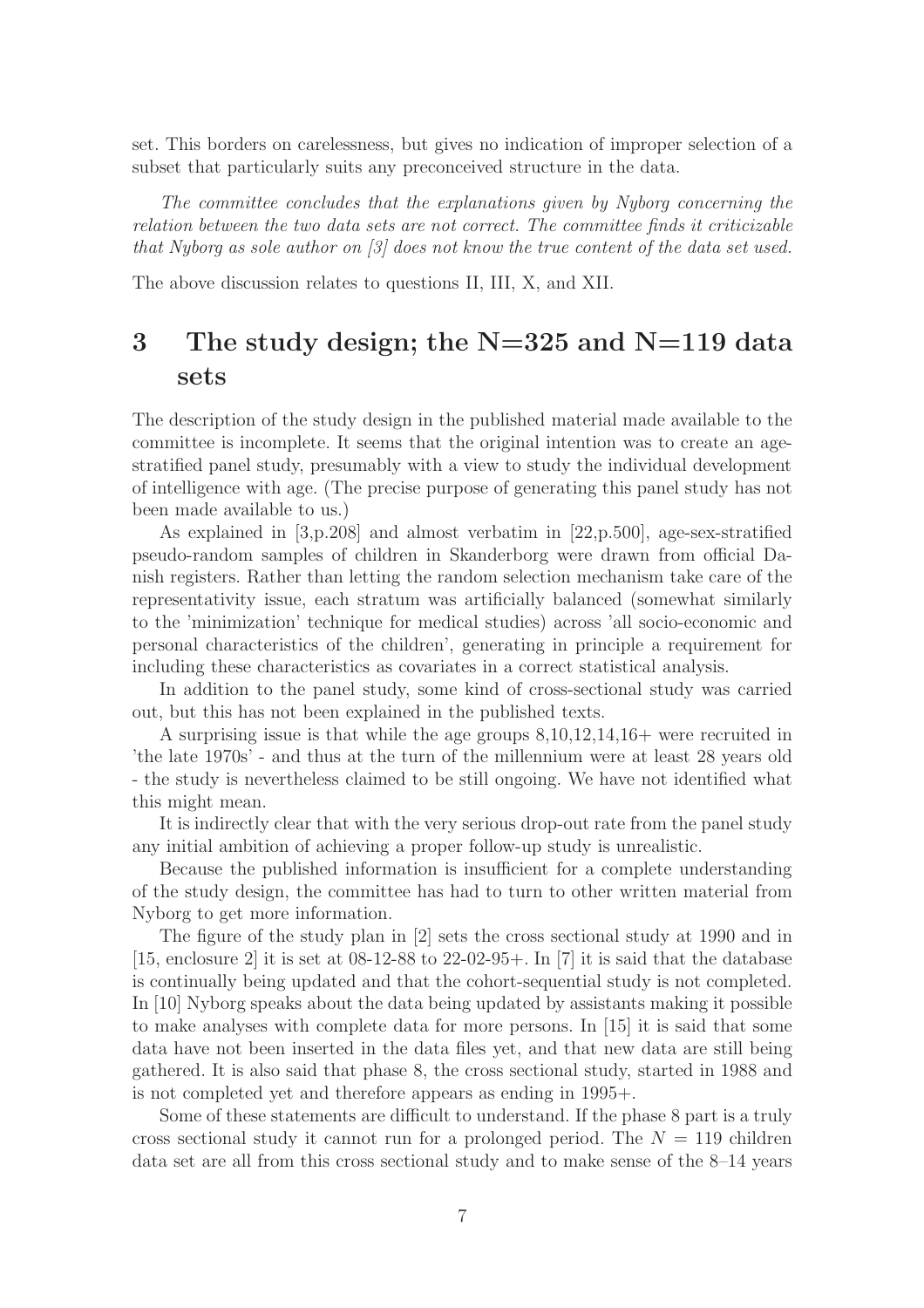age group these data must have been collected around 1990. Also it is difficult to imagine that the data for the 31 adults from this cross sectional study have not been collected around 1990 (as already seen the  $N = 62$  data set was available at the time of the calculations with the  $N = 52$  data set). Thus these data have been around for a long time and it does not make much sense to say in [7] that the  $N = 325$  data set has been redrawn because the  $N = 119$  children data set is now available. Since the data for the two investigations ( $N = 62$  adults and  $N = 119$  children) most likely have been around since the early 1990s there has been ample time to insert data into data files (with the amount of data used it should be possible to write the data in roughly one day).

The composition of the  $N = 325$  children data set appears from [9] and [15]. From group 0 29 children are measured in both phase 1 and 2, and 27 of these measured also in phase 3 (85 observations). From group 2 31 children are measured in phase 2 and 26 of these are measured again in phase 3 (57 observations). From group 3 30 children are measured in phase 2 and 24 of these are measured in phase 3 also (54 observations). These last measurements in phase 3 are contrary to what is written in [10] and what appears in [15, enclosure 2], but can be seen in [9]. There are two persons that have group number 4, but not mentioned anywhere (2 observations). There are 119+8 children from phase 8, of which complete measurements exist for 119 only (127 observations). This gives the  $85 + 57 + 54 + 2 + 119 + 8 = 325$ observations. There exist complete measurements for the 119 children from phase 8 only. For 59 of the measurements 17 variables are available. For 113 of the measurements only 4 or 5 variables are available. For 24 of the measurements only 1 variable is available! The  $N = 325$  measurements correspond to 219 different persons.

The massive occurrence of missing data in this N=325 data set would make any analysis strongly dependent on the exact method used for imputing the missing values. Nyborg apparently only mentions the most primitive of such methods, mean substitution, but more sophisticated imputation methods would also be questionable here. It therefore makes good sense to stop using this data set. The  $N = 119$  children data set, being all children from the cross sectional study, seems a suitable study group. However, any analysis based on these data will be hampered by the fact that each age group (8,10,12, and 14 years) contains only around 30 persons.

The above discussion relates to questions I, II, V, VI, VII, and XI.

### 4 Adult  $N = 62$  data set

In this section we consider the composition of the  $N = 62$  adult data set. The only information we have from the published paper [22] is that the data set is the subset for which "WAIS and all the other test data were available".

According to [9] and [15, enclosure 2] the  $N = 62$  adult data set is composed as follows:

31 persons from cross sectional study in phase 8 (this seems to be all adults out of 150 persons, the remaining 119 constitutes the  $N = 119$  children data set);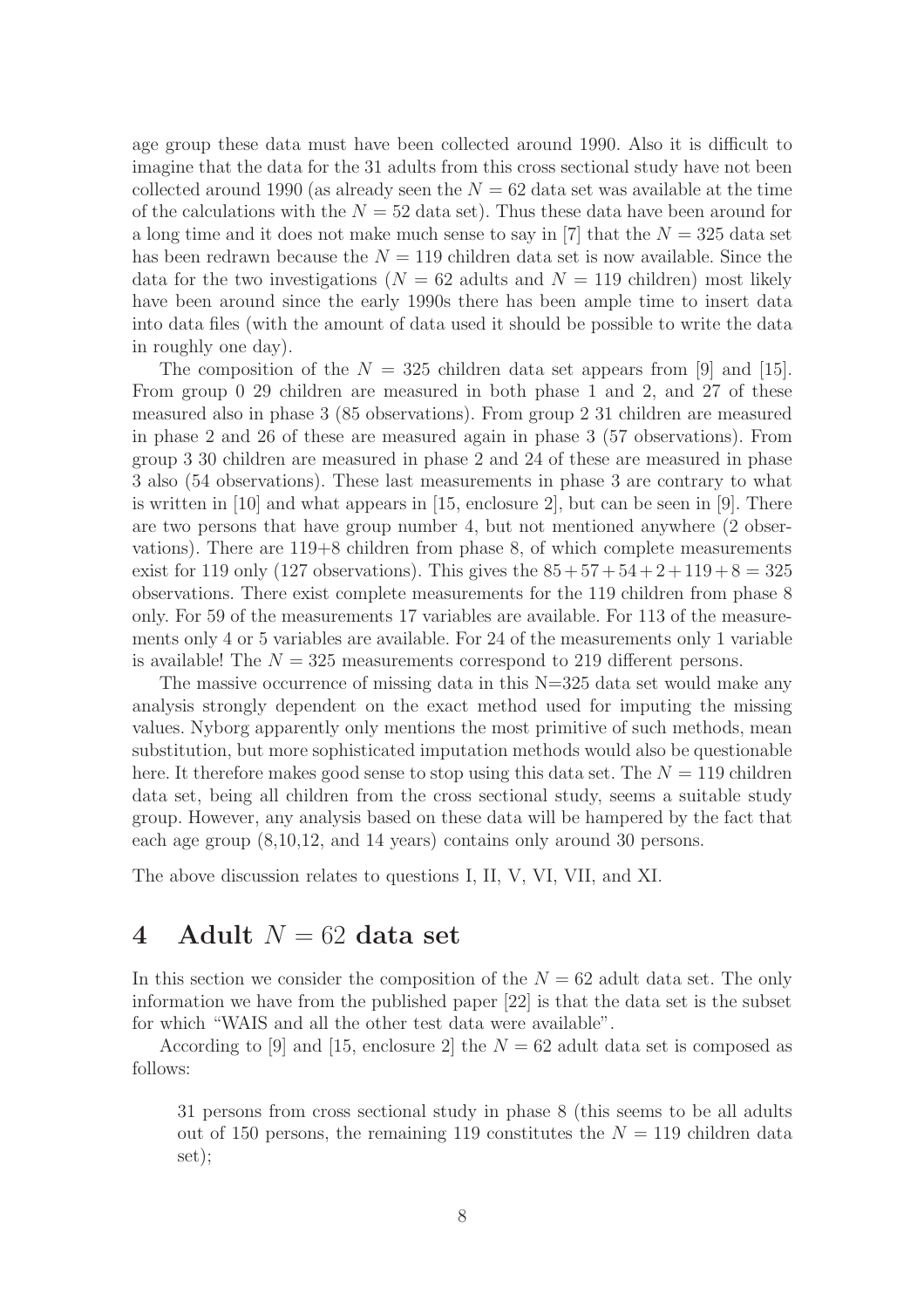8 persons out of 9 persons left in phase 7 after dropout from original 30 persons in group 0;

14 persons out of 18 persons left in phase 7 after dropout from original 31 persons in group 2;

8 or 9 persons (there is a mysterious phase 4 person) out of 9 persons left in phase 7 after dropout from original 30 persons in group 3;

The data set thus consists of 31 persons from a cross sectional study and 31 persons that are left after dropout from 91 persons. This is a very problematic data set to use due to the high dropout. It is standard in investigations with dropouts that care must be taken to ensure that the dropout does not introduce bias. We have not registered any indication that Nyborg is aware of this basic problem, and the reader is never alerted to the mixed and unsatisfactory composition of the data set.

The sample size  $N=62$  (or even  $N=52$ ) is extremely small compared to usual standards for cross-sectional studies on relatively inexpensive endpoints such as these cognitive tests. The studies that Nyborg reviews in [3] have sample sizes 602, 10475, 636, 1201, 678, and 1369, respectively.

As mentioned in Section 3 above, the study design is never fully explained to the reader, who is therefore unable to capture the serious dropout problem. It is also impossible to see that "The particular selection procedure resulted in a total of 376 children and adults"in [3] refers to multiple testing of some of the children and not to 376 different persons. More precisely, it is not possible to see where in the study design the  $N = 62$  adults come from . Furthermore, Nyborg does not mention in [3] that the use of the  $N = 325$  data set for children involves mean substitution to such a degree as to make the results strongly questionable.

The test-batteries analyzed by Nyborg was composed of subtests from the Wechsler tests (12 subtests from the Wechsler Intelligence Scale for Children for the children, and 11 subtests from the Wechsler Adult Intelligence Scale for the adults) along with 9 additional variables. The additional tests were the Rod and Frame Test, Embedded Figures Test, Money left-right discrimination test, Mental Rotation, Tapping left hand and Tapping right hand, and Oral Fluency. Most of these tests measure different kinds of spatial abilities, for which a male performance advantage has been found in many studies. Furthermore, for the Rod and Frame Test Nyborg derived three scores (two dependence scores and one variability score). However, being derived from the same observations the relations among these variables are inflated. The two dependence scores were based on two different scorings of errors on the Rod and Frame Test, and for these a correlation of .94 was observed in the adult sample. It is not good practice to include both these variables in a factor analysis.

The committee finds it criticizable that Nyborg in [3] and [22] does not give a proper description of the study design, that he does not discuss the large dropout problem, and that he in [3] mentions neither the mean substitution nor the repeated measurements on some of the children.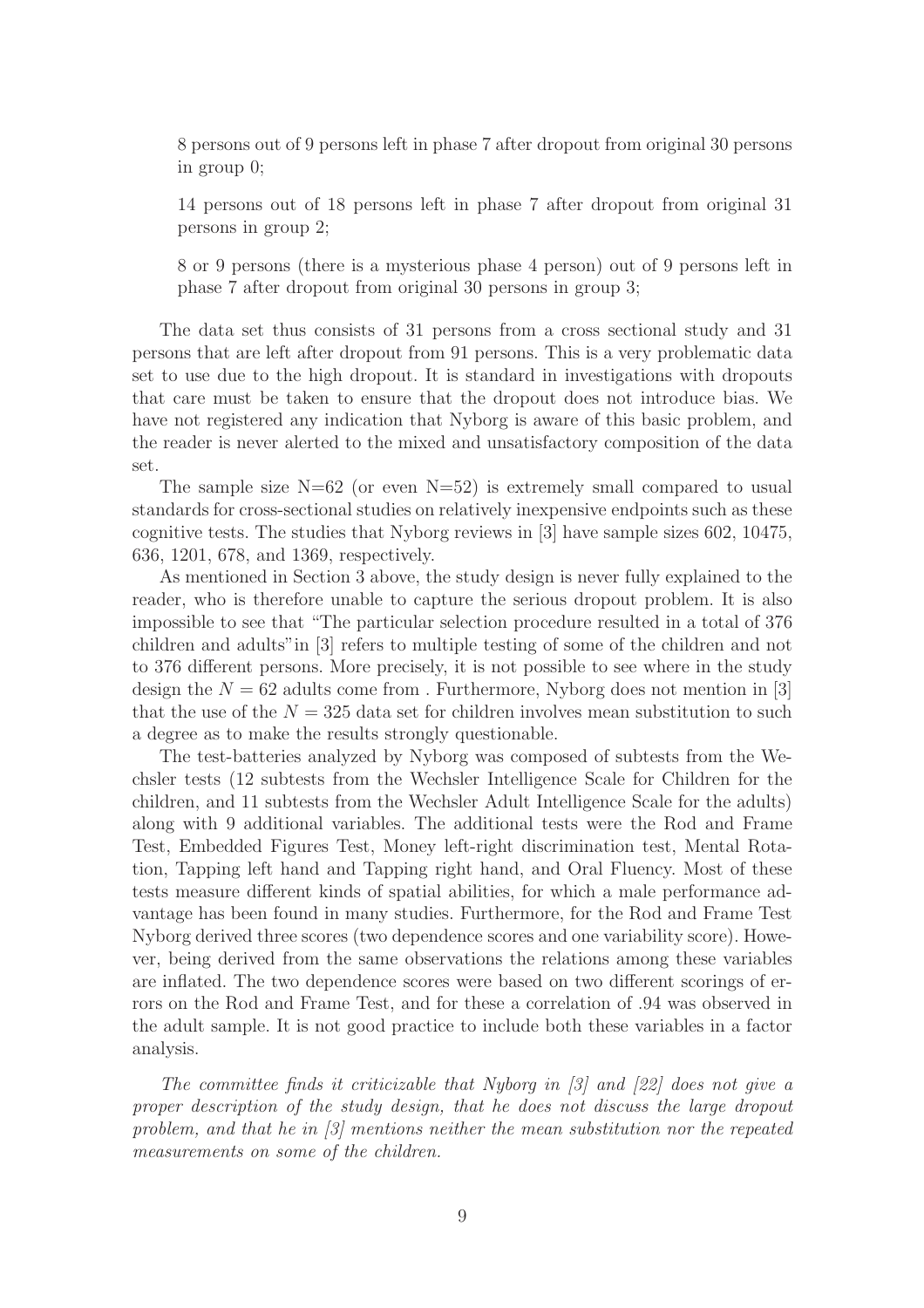We remark here that [SSRC] writes under point 5: "Forskeren bør redegøre for de anvendte metoder, materialer og analyser, således at kolleger og offentligheden i øvrigt har tilstrækkeligt grundlag for kritisk vurdering af arbejdet".

The above discussion relates to questions I and II.

### 5 Public access

The committee has been asked to consider if Nyborg has followed scientific practice in what he has made public and in terms of data documentation. We first give the chronology of events.

December 2001 Nyborg presents his results at a conference

- 08-01-02 Nyborg makes his results public through an interview in Politiken. There is no public documentation at this time.
- 23-01-02 Department of Psychology chairman Jens Mammen receives [2] and is asked to keep this material confidential.
- June 2003 The book [3] is published. In this book Nyborg states his results of the investigation, but does not give any documentation. In the book Nyborg refers to a paper Nyborg (2001) and a paper Nyborg (2003, submitted).
- 05-10-03 Pia Ankersen lodges a complaint to the Committee for Good Scientific Practice at Aarhus University for not being able to obtain Nyborg (2001) from Nyborg.
- 25-02-04 The Committee for Good Scientific Practice finishes a report on the complaint by Pia Ankersen. The president of the university agrees to the conclusion in the report, but no action is taken.
- 09-06-04 Parts of [2] relating to the  $N = 52$  Adult data set are made available at Nyborg's homepage at the request of Mammen.
- 10-06-04 Material is removed from homepage.
- 21-07-04 Official request from Mammen as to reestablishing the material at the homepage.
- 13-10-04 A new version of the homepage has been made. Results are given, but no data documentation.
- 05-12-04 At the request of Mammen the homepage is revised. In this material are now two correlation matrices, but not the raw data.
- 03-03-05 At the request of Mammen the data files in [8] are delivered.
- 08-03-05 Data protocols from the investigation are delivered from Nyborg.

August 2005 The article [22] is published.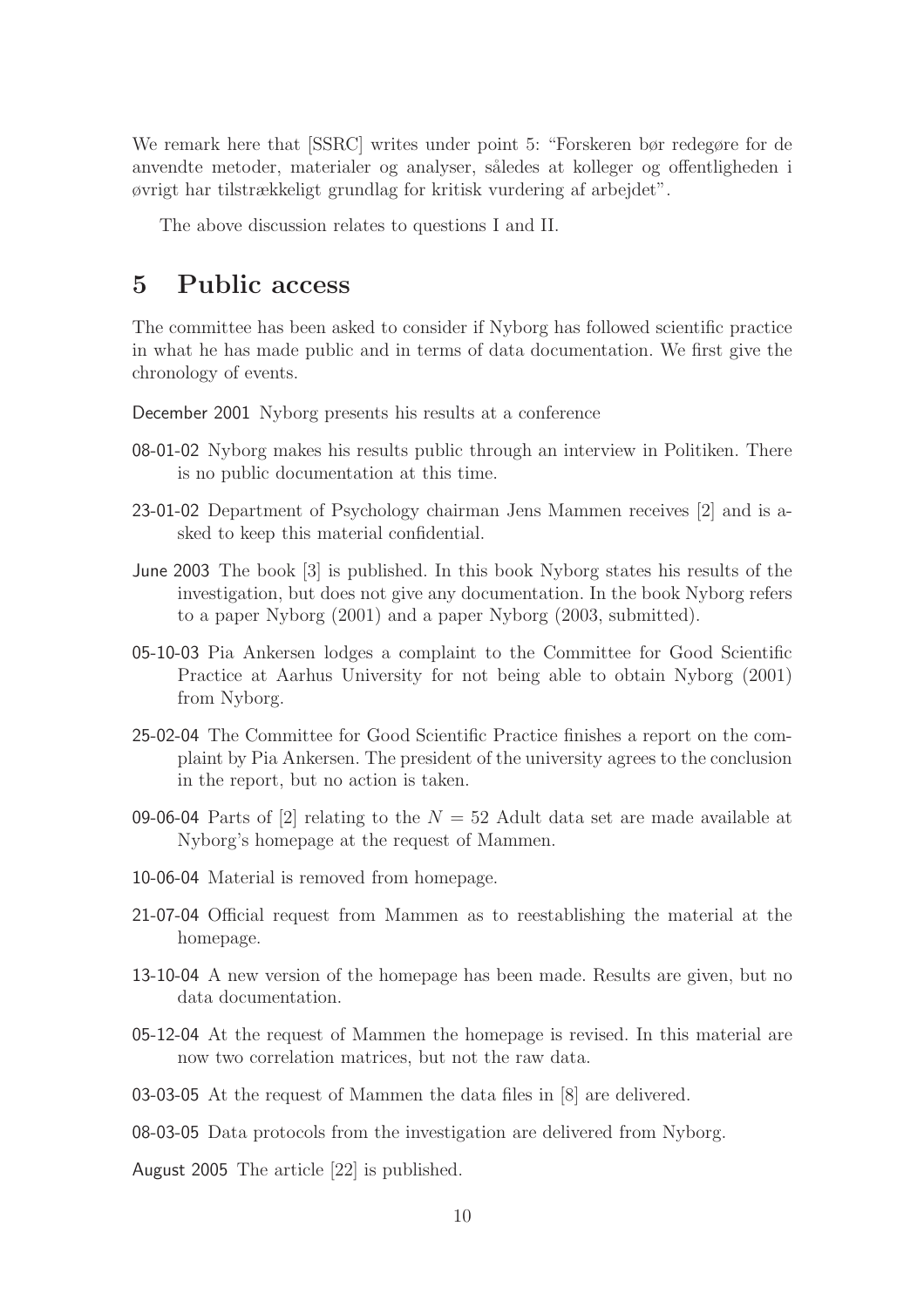Next we quote from [SSRC] point 5:

Forskeren skal ikke blot offentliggøre sine resultater men skal også gøre det muligt for eventuelle kritikere at efterprøve, om resultaterne er begrundet i det tilgrundliggende oplysningsmateriale. Dette bør derfor bevares i rimelig tid og gøres tilgængeligt for videnskabelige bedømmere. Hensynet til informantens anonymitet kan afskære udenforstående fra kontakt med informanter, f.eks. kan erhvervsforskning af virksomhedsinterne forhold ikke gøres til genstand for fri efterkontrol i vedkommende virksomheder. Offentliggørelse af konklusioner eller delresultater bør kun, hvis der foreligger særlige omstændigheder, ske før undersøgelsen er afsluttet og tilgængelig på den anførte måde.

Since the Committee for Good Scientific Practice at Aarhus University has considered the lack of access to Nyborg (2001) we will not comment on this aspect.

Nyborg has made public the conclusions of his investigation in two cases, i) through the interview in Politiken January 2002 and ii) through publishing [3] in June 2003. Both of these are prior to the publishing of an article describing the investigation in detail (the latter, [22], first appear in August 2005). After publishing [3] it is not possible for Pia Ankersen to obtain background material.

The Committee finds that Nyborg has not followed the rules laid out by [SSRC] saying that conclusions should not be made public, except in special circumstances, before the investigation is concluded and made available.

The above discussion relates to questions III and IV.

### 6 Reconstructing Nyborg's results

The committee has been asked if the results and tables produced by Nyborg can be reconstructed from the data files in [8].

The committee has spent considerable effort re-analysing Nyborg's data from [8]. We report this in the following way: below we first summarize Nyborg's own statements on the methods to be applied, and then give a short summary of our findings, with technical details in Appendix C. Finally we conclude that although we have identified one specific minor calculating mistake (much akin to another miscalculation discovered and corrected by Nyborg himself), and one misuse of a significance calculation, we generally get similar results as Nyborg, using a broad set of related methods.

In [22] Nyborg describes his analysis by "to calculate the point-biserial correlation  $(r_{\text{pbs}})$ , indicating the extent to which sex, as a dichotomous variable loads on the metric sex differences), and then to insert the (twenty)  $r_{pbs}$  in the subtest intercorrelation matrix, and factor analyse them", "The present study used an HFA analysis with the Schmid-Leiman (SL) transformation", and "The HFA/SL analysis permitted extraction of one second-order g factor and six first-order group factors". In [3] the hierarchical factor analysis (HFA) is described as "One thus begins the analytic process by first identifying the primary or group factors using PF (or in some special cases PC) analysis, and forcing an oblique rotation of factor axes to determine their correlations. Another step is to derive the second-order (or third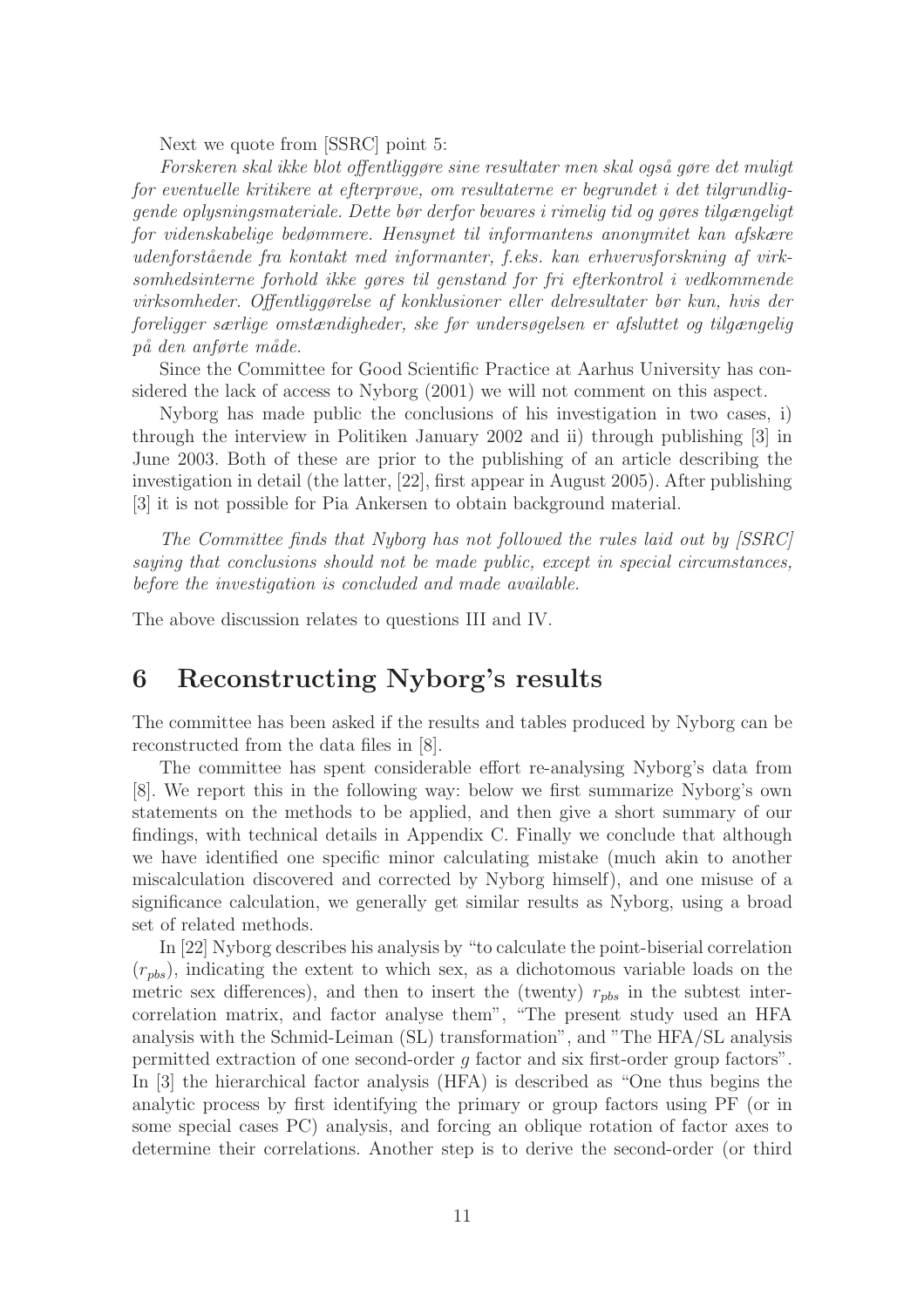order in the case of a large and varied test battery)  $q$  from correlations among the group factors at the primary level"and "The HFA analytic solution can be optimized by including a Schmid-Leiman (SL) transformation (Schmid & Leiman 1957). This procedure orthogonalizes all factors between and within all levels in the hierarchy". Nyborg does not refer to a computer package for doing the calculations.

The analysis thus has the following steps

- i) Calculate the point biserial correlation  $r_{pbs}$  and insert this as an extra column in the correlation matrix.
- ii) Perform a factor analysis to extract six primary factors.
- iii) Perform an oblique rotation of the primary factors.
- iv) Perform a factor analysis on the correlation matrix corresponding to the oblique factors and extract one second order factor.
- v) Perform a Schmid-Leiman orthogonalization of the factors.

Concerning i) Nyborg uses a formula from Jensen (1998) written there as

$$
d/2\sqrt{(d^2/4)+1}.
$$

Nyborg misreads this and uses

$$
r_{ny} = (d/2)\sqrt{(d^2/4) + 1} \quad \text{instead of} \quad r_{pbs} = (d/2)/\sqrt{(d^2/4) + 1}.\tag{1}
$$

see Appendix C. This error is not corrected in any of the calculations by Nyborg, but this has no practical consequences. In [2], [3], and [4], Nyborg makes a further error and uses the formula

$$
r_{old} = (d/2)\sqrt{(d^2/d) + 1} \tag{2}
$$

The two errors together have only minor influence on the results obtained by Nyborg. When using  $r_{ny}$  our calculation of effect size d and point biserial correlation is in accordance with the numbers reported in [5, Table 2] and [6, Table 1]. As previously mentioned there are some very small disagreements with the numbers given in [22, Table 1].

Concerning ii) there are a number of possibilities. In the early days of factor analysis the method used was that of principal factor analysis. The first step in this analysis is to choose preliminary communalities and two methods for doing this are often used. From the late 1960s onwards it has been possible instead to use a maximum likelihood approach, and this latter method also gives a possibility of judging the number of factors to include in the factor analysis. Nyborg does not state explicitly what he has done, but judging from the description in [3] he has used one of the principal factor analysis methods. In the example given in Jensen (1998, p. 80-81) it seems that maximum likelihood factor analysis is used.

The oblique rotation under point iii) is not specified. This is a problem since there are many possibilities around. One possibility is to use what is known as oblimin. For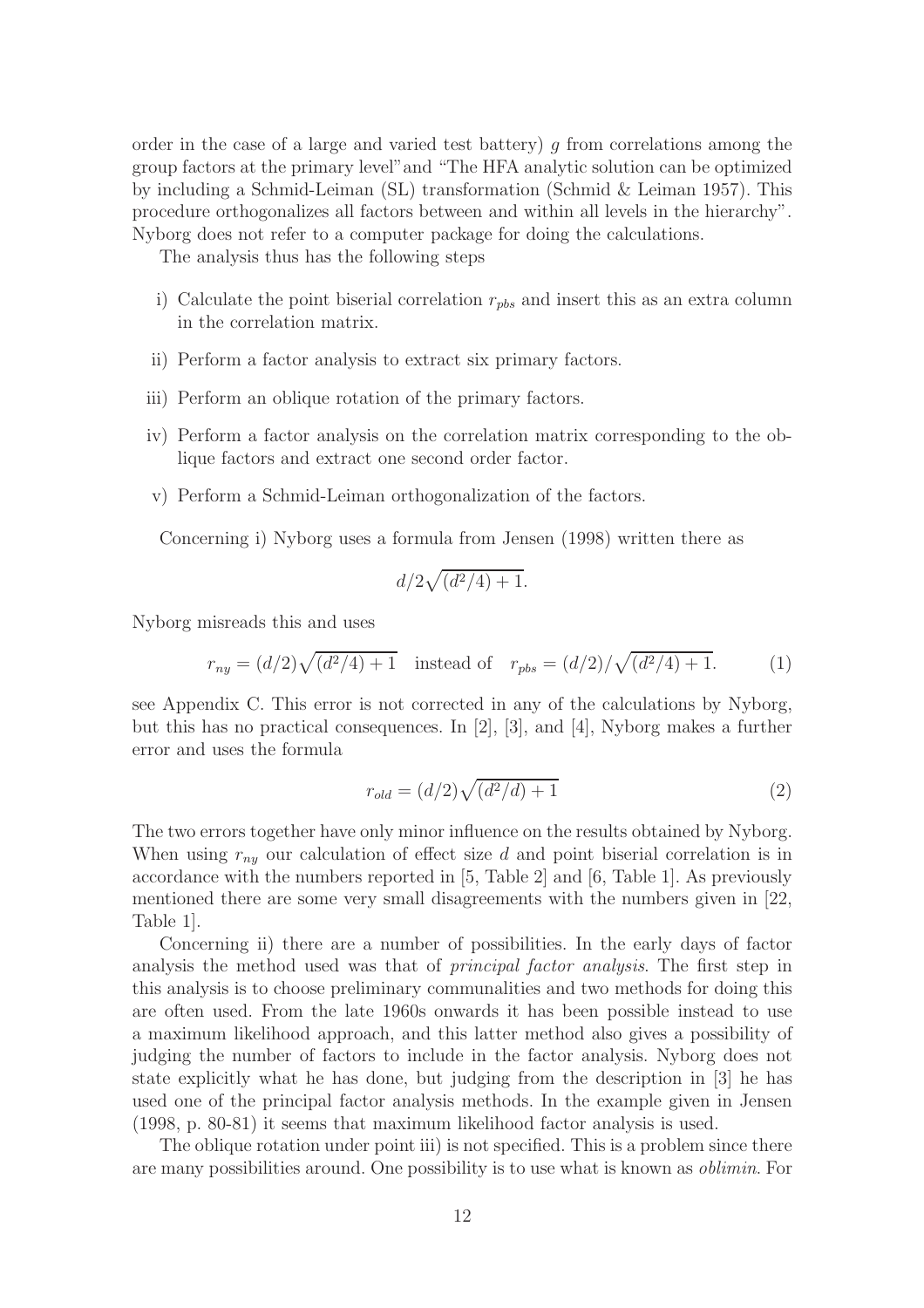example it seems that Jensen (1998, p. 80-81) is using this (with a certain parameter set to zero). Another possibility is *promax*, which has a parameter  $m$  that is often set to  $m = 4$ .

In order to reconstruct Nyborg's findings we have tried a number of possibilities. The details can be seen in Appendix C. A summary in terms of point-biserial factor loading on sex for the  $N = 62$  adult data set is as follows

|          |       |       | method   Nyborg   MLE, obl MLE, pro PF1, obl PF1, pro PF2, pro |         |       |       |
|----------|-------|-------|----------------------------------------------------------------|---------|-------|-------|
| loading  | 0.280 | 0.140 | 0.233                                                          | 0.210   | 0.277 | 0.235 |
| distance |       | 0.073 | 0.053                                                          | (1.047) | 0.037 | 0.050 |

The entry Nyborg is from [5, Table 2, and 6, Table 1], MLE is maximum likelihood factor analysis, PF1 and PF2 are two methods of principal factor analysis, obl is using the oblimin ( $\gamma = 0$ ) oblique rotation and pro is using the promax ( $m = 4$ ) rotation. The last row gives a distance measure between Nyborg's  $q$ -loadings [5, Table 2] and the g–loadings obtained by the different methods. The similar table for the  $N = 119$  children data set is

|                      |       | method Nyborg MLE, obl MLE, pro PF1, obl PF1, pro PF2, pro |       |       |       |
|----------------------|-------|------------------------------------------------------------|-------|-------|-------|
| $loading \mid 0.228$ | 0.185 | 0.195                                                      | 0.190 | 0.220 | 0.203 |
| distance             | 0.114 | 0.080                                                      | 0.085 | 0.071 | 0.070 |

These two tables indicate that Nyborg has used principal factor analysis (in accordance with the indirect statements in [3]) and the promax rotation. However, it is still puzzling that we do not get complete agreement. To investigate this further we have tried to guess the factor technique used independently of the rotation used. This is actually possible to investigate since the  $g$ -loadings obtained by the hierarchical analysis always ends up being a linear combination of the primary factor loadings. We can therefore try the different primary factors and ask if the  $q$ -loadings reported by Nyborg ([5]) can be written as a linear combination of the loadings of these factors. It turns out that this is not the case for the maximum likelihood factors nor for the two choices of principal factors, but if we use another method, namely factors from a principal component analysis, we get that Nyborg's g–loadings can be written exactly as a linear combination of the primary factor loadings. (There is a small possiblity that the PF2 method has been used for the  $N = 62$  adult data, but for the  $N = 119$  children data set the only possibility is principal component.) Documentation is given in Appendix C. That Nyborg uses principal component analysis for extracting the primary factors therefore gives extra meaning to the statement [3, p. 197] "One thus begins the analytic process by first identifying the primary or group factors using PF (or in some special cases PC) analysis".

We have once again tried the oblimin and promax rotations and either principal component or principal factors for extracting the second order factor. In none of these cases do we get Nyborg's numbers. A summary corresponding to the tables above is given below, first for the  $N = 62$  adult data set and next for the  $N = 119$ children data set.

|                                              |                                                                   |       |       |       |       | method   Nyborg   PC, obl PF1, obl PF2, obl PC, pro PF1, pro PF2, pro |
|----------------------------------------------|-------------------------------------------------------------------|-------|-------|-------|-------|-----------------------------------------------------------------------|
| $\alpha$ loading $\beta$ 0.280 $\beta$ 0.301 |                                                                   | 0.204 | 0.187 | 0.361 | 0.269 | 0.254                                                                 |
| distance                                     | $\begin{array}{c} \begin{array}{c} \end{array} \end{array}$ 0.101 | 0.069 | 0.089 | 0.111 | 0.046 | 0.062                                                                 |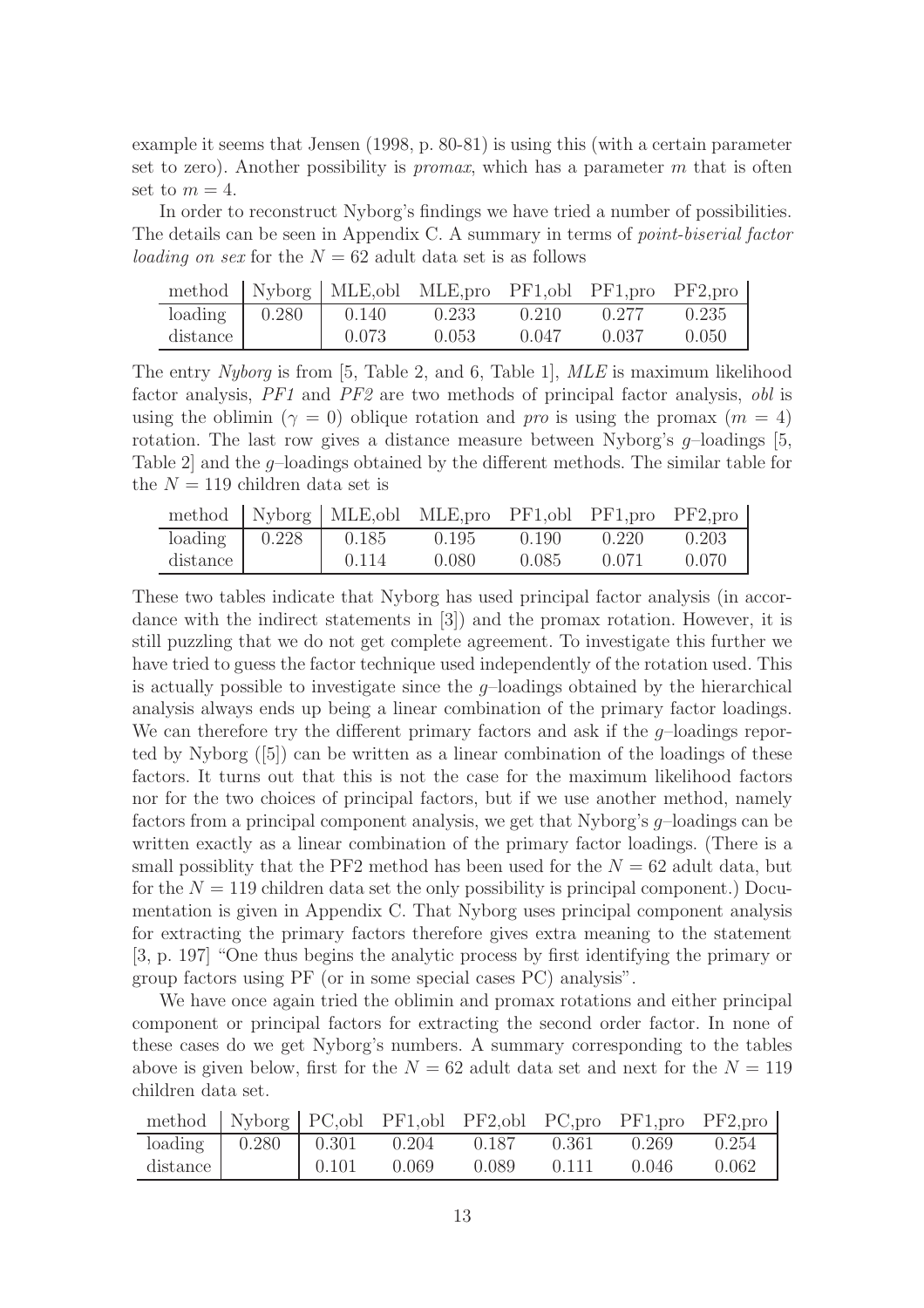|                                                                        |               |       |       |       |       | method Nyborg PC, obl PF1, obl PF2, obl PC, pro PF1, pro PF2, pro |
|------------------------------------------------------------------------|---------------|-------|-------|-------|-------|-------------------------------------------------------------------|
| $\alpha$ loading $\begin{bmatrix} 0.228 & 0.252 & 0.221 \end{bmatrix}$ |               |       | 0.190 | 0.270 | 0.268 | 0.234                                                             |
| distance                                                               | $\vert 0.099$ | 0.075 | 0.082 | 0.093 | 0.085 | 0.062                                                             |

Here PC signifies principal component analysis for extracting the second order factor, PF1 and PF2 are principal factor analysis for extracting the second order factor, obl is oblimin ( $\gamma = 0$ ) and pro is promax ( $m = 4$ ).

Thus, in spite of the fact that we have been able to figure out that Nyborg has used principal component analysis for finding the primary factors, we have not been able to guess what calculations Nyborg has done following the first step. We are able to make choices that give results that resemble those given by Nyborg [5 and 6].

Finally, in this section we comment on the possibility of reconstructing the  $p$ value that Nyborg attaches to the point-biserial factor loading of sex. We have not been able to find a place where Nyborg gives information on the calculation of the  $p$ –value. Here is a small table with  $p$ –values given by Nyborg.

| reference               | loading | $p$ -value |
|-------------------------|---------|------------|
| $[3, p. 209] (N = 52)$  | 0.272   | 0.026      |
| [22, p. 502] $(N = 62)$ | 0.274   | 0.016      |
| [6, p.5] $(N = 62)$     | 0.280   | 0.014      |
| [6, p. 2] $(N = 119)$   | 0.231   | 0.006      |

In all of these cases we get exactly the same value by referring  $t = r\sqrt{N-2}/\sqrt{1-r^2}$ , with r the factor loading, to a t–distribution with  $N-2$  degrees of freedom. Thus it seems that Nyborg is using the classical test for a correlation being zero. However, this can not be used here. The classical test is for the situation where  $r$  is the empirical correlation from N independent observations, but the factor loading obtained through the hierarchical factor analysis is not an empirical correlation. It seems that a correct calculation of the  $p$ –value is not readily available in the literature. As a side remark we note that Nyborg himself in [2] highlights loadings greater than 0.300.

The committee has not, from the information provided by Nyborg, been able to reproduce Nyborg's calculations exactly, but we do obtain, qualitatively, the same numbers. During this process we have noted an error in the calculation of the point biserial correlation and the use of a unjustified p–value.

The above discussion relates to questions VIII and IX.

# 7 Are Nyborg's conclusions supported by the data?

It is outside the scope of this committee to discuss the use of hierarchical factor analysis for the study of a  $q$ -factor.

However, the way Nyborg uses the method for studying sex differences calls for some comments. The discussion below is split into two parts the first describing a basic problem of identifying a sex difference in the  $q$ -factor from the hierarchical factor model, and the second discussing the dependency of the chosen measure of the sex difference on the test battery used.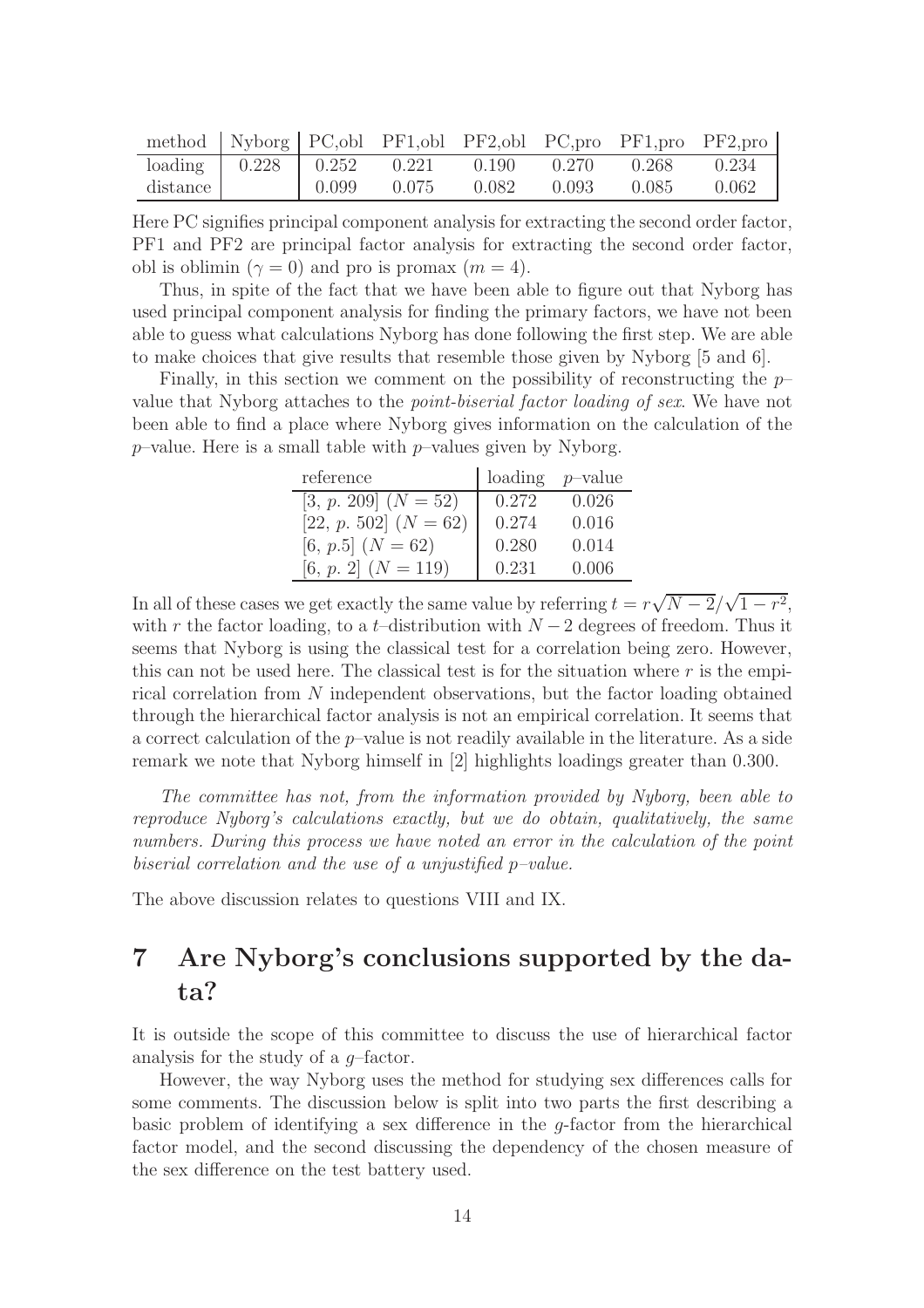#### 7.1 Non identifiability

Nyborg thinks of the point-biserial factor loading on sex as a correlation between sex and the g–factor. Just as the test for zero correlation based on an empirical correlation is equivalent to the test that there is no difference in the means of the two groups, a correlation  $\rho$  between the dichotomous variable sex and another variable can be written in terms of the standardized difference  $\delta$  between the means for the two sexes,

$$
\rho = \frac{\delta \sqrt{n_1 n_2 / n^2}}{\sqrt{1 + \delta^2 n_1 n_2 / n^2}}.
$$
\n(3)

When the sample sizes  $n_1$  and  $n_2$  are of the same order of magnitude and  $\delta$  is not too large this expression reduces to the approximate relation  $\delta \approx 2\rho$ . This is for example used in Jensen (1998, p. 539, Table 13.1) for translating a loading into a sex difference in the  $g$ -factor. Now, the  $g$ -factor cannot be measured and the difference  $\delta$  can only be seen through the implications it has on the differences in the means of the 20 test variables. What Nyborg (and Jensen, 1998) tries to do is to reverse this relation by inserting  $r_{obs}$  into the correlation matrix before the factor analysis.

However, there is a fundamental non–identifiability problem in this approach. Just as a mean difference in the  $q$ -factor has implications for the differences in the means of the 20 test variables, so have the mean differences for the other factors. Since the g–loadings are a linear combination of the loadings of the primary factors the influence of the mean difference in the g-factor cannot be separated from the influence from the other factors. More precisely, one cannot tell if the differences in the means of the 20 test variables are due to a difference for the  $q$ -factor or due to a difference among the primary factors. Mathematical details of this argument are given in Appendix D.

The analysis with the point biserial correlation inserted into the correlation matrix before the factor analysis seems to have been introduced by Jensen (1998, p. 538). The committee has not had any material describing the properties of this method in detail. In Appendix D we have therefore given a mathematical reformulation of the method. It seems that this method lacks consistency in the following sense. If one imagines that there are no difference in the means of the primary factors, and the only difference is in the  $q$ -factor, then the method will not reproduce this mean difference exactly.

#### 7.2 Dependence on test battery

Nyborg writes in [3, p. 195] about test selection bias and establishing a sex difference that "As mentioned previously, verbal and spatial tests typically benefit females and males differently; and their simultaneous presence in a test battery would tend to balance out the sex biasing effect", "In other words, summed or averaged subtest scores are no scientifically acceptable alternatives to measures of general ability based on inter–test correlations"and "However, in the process of establishing whether there is a sex difference, no IQ test results will suffice as a sole basis for deciding whether an observed difference in general ability  $g$  is real, or rather a mirror of test item composition".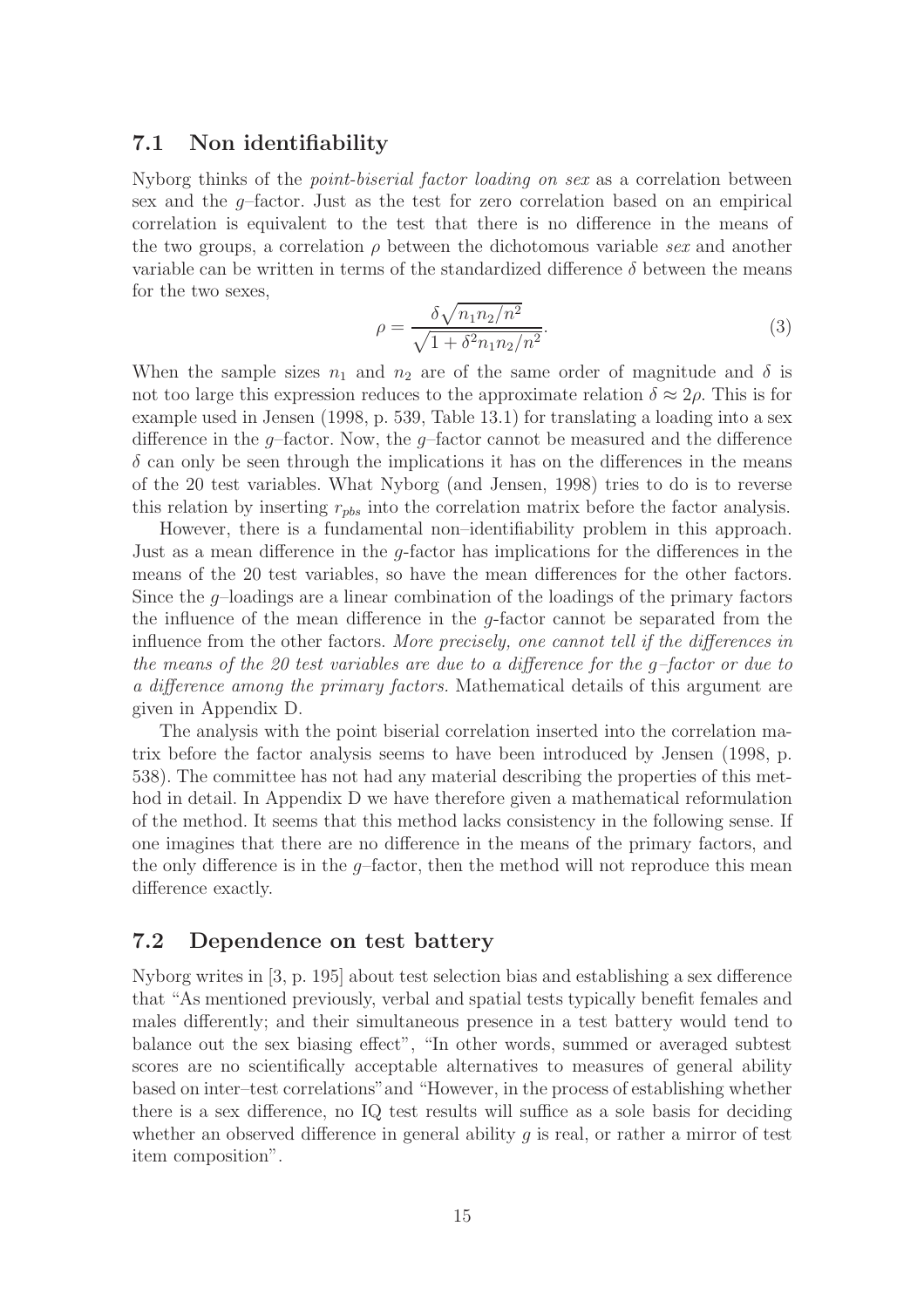Nyborg seems to think that when using the g-factor and somehow correlating this with the differences in the means of the test variables the above mentioned problems have been avoided. However, the method used by Nyborg based on the point biserial correlation inserted in the correlation matrix reduces approximately to a weighted sum of the effect sizes d (see Appendix D, formula  $(9)$ ). Typically, these weights are almost all positive and, intuitively, what is measured is therefore the overweight of tests in the battery that favours one of the sexes. We are therefore precisely back to the problem that Nyborg purports to avoid. For the actual test battery that Nyborg uses we have a strong bias towards males with 16 or 17 out of the 20 tests giving a positive effect size. In the table below is an example of the weights entering the calculation of *point-biserial factor loading of sex*. The first column gives the  $q$ loadings and the second column gives the weights multiplied by 4 (which makes the weights comparable to the loadings). The table is for the  $N = 62$  adult data set using maximum likelihood factor analysis, the oblimin oblique rotation, and using the pooled variance estimate for the two sexes. In this case the *point-biserial factor* loading of sex is 0.112, whereas the approximation based on the weights below is 0.094.

| 0.43 | 0.23    |
|------|---------|
| 0.46 | 0.37    |
| 0.48 | 0.22    |
| 0.44 | 0.53    |
| 0.53 | 0.35    |
| 0.34 | 0.22    |
| 0.11 | $-0.19$ |
| 0.26 | 0.23    |
| 0.24 | 0.27    |
| 0.42 | 0.10    |
| 0.34 | 0.19    |
| 0.39 | 0.21    |
| 0.32 | 0.00    |
| 0.14 | 0.09    |
| 0.35 | 0.18    |
| 0.10 | 0.12    |
| 0.30 | 0.19    |
| 0.64 | 0.76    |
| 0.36 | 0.33    |
| 0.68 | 1.21    |
|      |         |

The committee finds that a sex difference in the g–factor cannot be identified using the hierarchical factor model. The committee furthermore finds that the measure used by Nyborg is of the same nature as previous measures of general ability (a weighted average of effect sizes) and therefore flawed in the way described by Nyborg himself.

As mentioned in Section 6 the hierarchical factor analysis involves a number of choices. We have in Appendix D made a number of runs, varying the factor analysis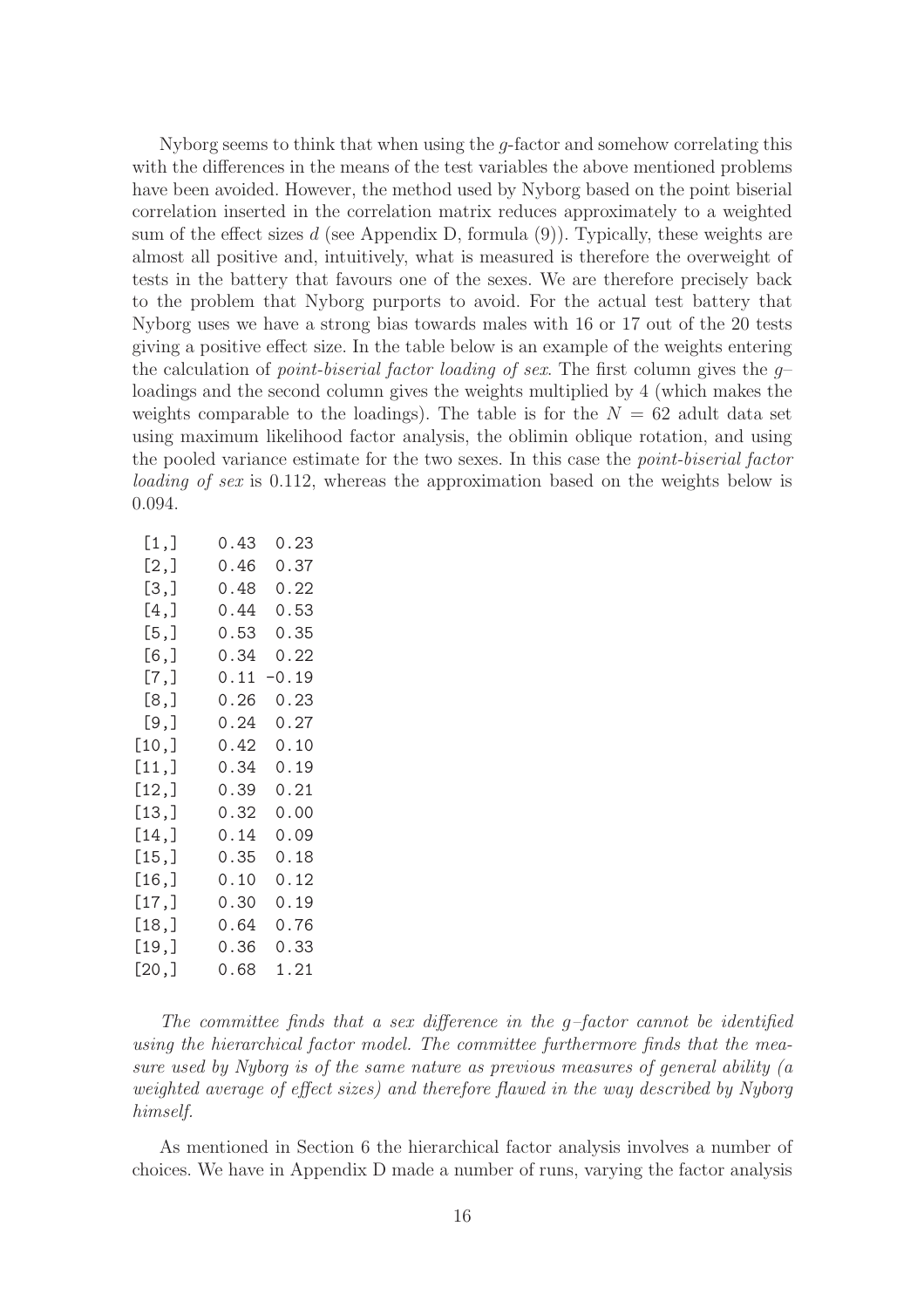method, varying the number of factors, and varying the oblique rotation. From the numbers in the appendix we get a *point-biserial factor loading on sex* that varies between 0.06 and 0.20 for the  $N = 62$  adult data set, and varies between 0.14 and 0.23 for the  $N = 119$  children data set. In these runs we have used a common correlation matrix for the two sexes taking into account that the two sexes have their own mean value, whereas Nyborg estimate the correlation matrix as though the two sexes have the same mean value.

In [SSRC] under point 5 is written "Forskeren bør ligeledes tage de nødvendige forbehold og redegøre for mulige fejlkilder og usikkerheder. Endvidere bør forskeren diskutere alternative fortolkninger af resultaterne.

The committee finds that since the hierarchical factor analysis involves a number of choices it is good scientific practice to discuss robustness of the results under the various choices.

The discussion in this section relates to questions I and XIV.

### Appendix A Terms of reference

The terms of reference of December 7, 2005, contains 14 requests and questions:

- I) Foretage en vurdering af de metoder, som Helmuth Nyborg har anvendt ved udvælgelsen og behandlingen af sine data, og dermed holdbarheden af de meddelte resultater.
- II) Foretage en vurdering af overensstemmelsen mellem, hvad Helmuth Nyborg har rapporteret til offentligheden og forlag, og den faktiske udvælgelse og behandling af data.
- III) Foretage en vurdering af Helmuth Nyborgs overholdelse af de krav, der efter udvalgets opfattelse gælder for sikring og fremlæggelse af datadokumentation for egne offentliggjorte videnskabelige resultater i en undersøgelse af denne karakter.
- IV) Foretage en vurdering af Helmuth Nyborgs overholdelse af eventuelle andre krav til videnskabelig forskning, herunder offentliggørelse af dens resultater, som udvalget finder gældende for en undersøgelse af denne karakter.
- V) Hvorledes forholder dette sig til det ifølge Helmuth Nyborg anvendte datamateriale ?  $(N = 325$  data set)
- VI) Findes denne metode ud fra sædvanlige standarder for forsvarlig anvendelse af statistiske metoder at være anvendelig på et datamateriale som det foreliggende ?
- VII) Er det muligt eventuelt med assistance fra Helmuth Nyborg ved anvendelse af den af Helmuth Nyborg beskrevne beregningsmetode og den af ham i [7] beskrevne regnefejl at rekonstruere Tabel 3 og Figur 7 i [2] ud fra datamaterialet i [9, children 325] ?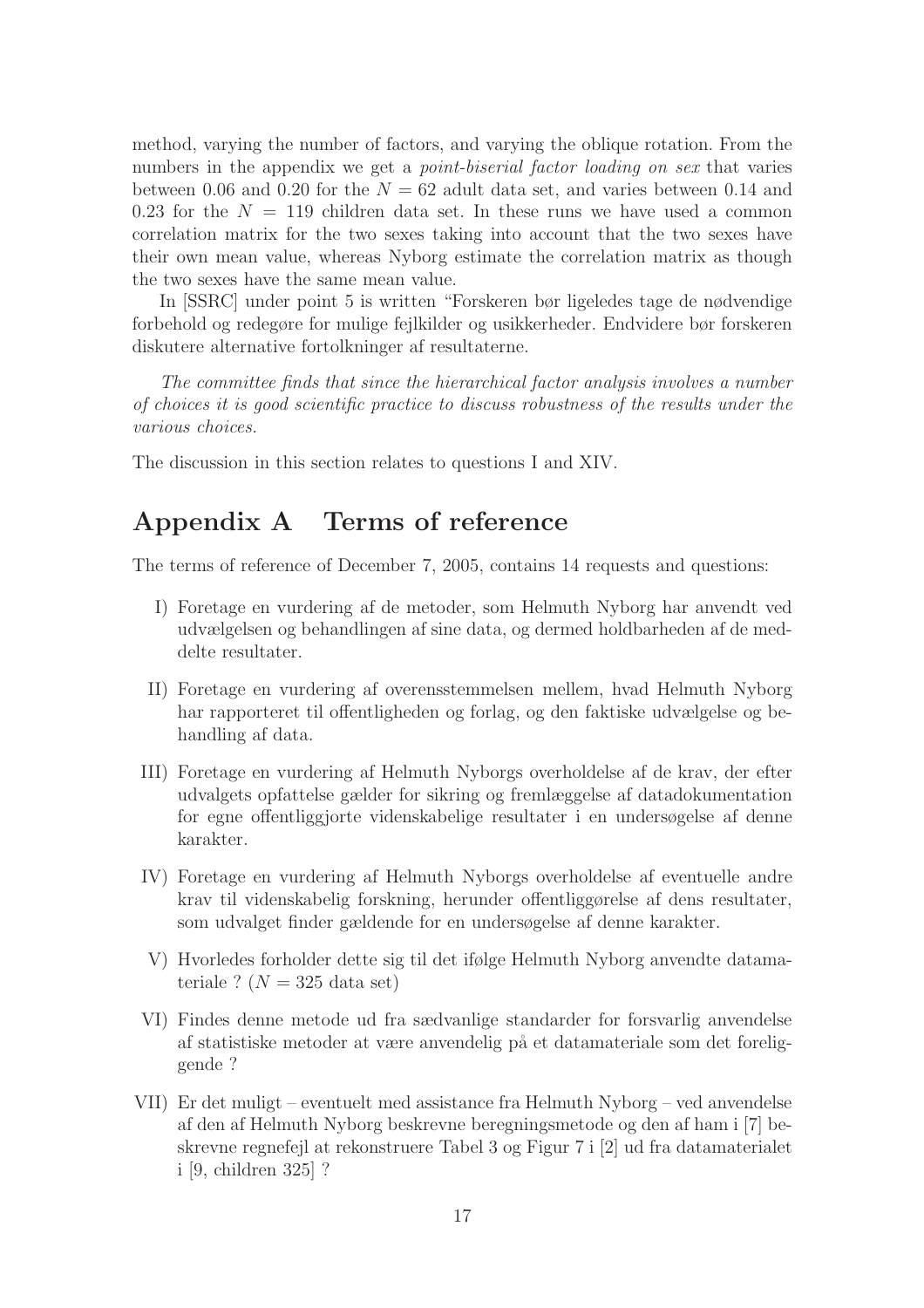- VIII) Er det muligt eventuelt med assistance fra Helmuth Nyborg ved anvendelse af den af Helmuth Nyborg angivne beregningsmetode og nu uden den omtalte regnefejl, at rekonstruere tabelmaterialet i [5], Table 1 og Figure 1, og i [6], s. 2, 3 og 7, herunder den korte omtale af resultaterne i [22], p. 506, ud fra datamaterialet i [9, children 119] ?
	- IX) Er det helt tilsvarende muligt eventuelt med assistance fra Helmuth Nyborg ved anvendelse af Helmuth Nyborgs angivne beregningsmetode at rekonstruere tabelmaterialet i [5], Table 2 og Figure 1, i [6], s. 5, 6 og 7, og i [22], Table 1, Table 2 og Fig. 1, ud fra datamaterialet i [9, adult 62], jf. file Adult complete data set  $N = 62$  with id and sex.sta på disketten [8] ?
	- X) Kan det ud fra denne oplysning vurderes, hvorvidt de 52 voksne er et tilfældigt udvalgt subsample af de 62 voksne ?
	- XI) Lever denne metode og den måde hvorpå den ifølge [10] og referaterne af m˚ader med Helmuth Nyborg den 18. marts 2005 [11] og den 26. april 2005 [14] samt efterfølgende korrespondance [15,16,17,19,20] administreres, op til kravene om objektiv og neutral udvælgelse af subsamples og til de sædvanlige forventninger om gennemsigitghed ved udvælgelsen af subsamples ?
- XII) Kan det antages, at man ved sædvanlig omhu i omgangen med protokolmateriale [8a] og datamateriale vil kunne komme i en situation som den af Helmuth Nyborg i referaterne [11,14] og efterfølgende korrespondance [15,16,17,19,20] beskrevne, når han forklarer, hvorledes dataene for de oprindelige 52 undersøgte voksne personer ikke kan udsondres fra de nu foreliggende data for 62 undersøgte personer og heller ikke på anden vis kan gendannes?
- XIII) Er det i overensstemmelse med sædvanlig videnskabelig praksis, når en regnefejl i offentliggjorte resultater skal korrigeres, at man – som det synes i Helmuth Nyborgs tilfælde – ikke gennemfører og offentliggør en korrekt beregning ud fra det oprindelige datamateriale ?
- XIV) Udvalget bedes vurdere, hvilket grundlag for de udsagn der fremsættes i bogen [3] afsnit 4.2.10, pp. 208-209 og i manuskriptet [4], der er i det materiale, Helmuth Nyborg har stillet til rådighed, herunder i de oplysninger, han giver i referaterne [11,14] og i den efterfølgende korrespondance [15,16,17,19,20].

### Appendix B Adult  $N = 52$  and  $N = 62$  data sets

The table below parallels Table 4 in [2], but here based on the  $N = 62$  adult data set. The order of the rows are as in [2]. The columns included are in Nyborg's notation: Mean Boys (md), Mean Girls (mg), Difference Boys-Girls (dif),  $t$ -test  $p$  (ptt), Effect Size d (efs), Point-biserial correlation (pbs: correct version, pbsny: Nyborg's wrong expression  $(2)$ , sd Boys (sdb), and sd Girls (sdg).

mb mg dif ptt efs pbs pbsny sdb sdg [1,] -1.63 -2.74 1.11 0.12 0.40 0.20 0.23 2.27 3.26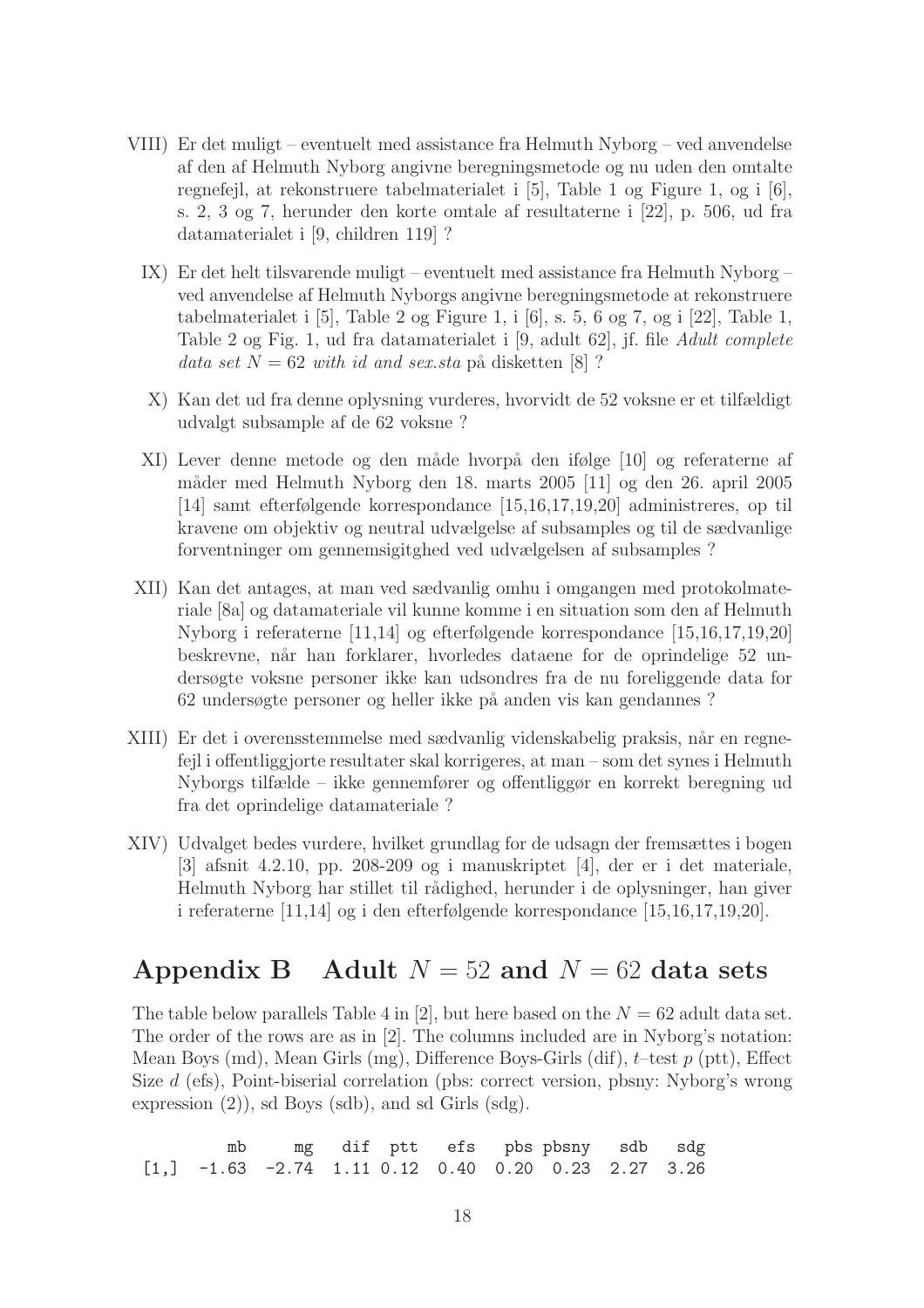| [2,]                 |       | $-1.44 -1.90$                                        |            | $0.45\;0.12$    | 0.40                                        | 0.20                | 0.24 | 0.77               | 1.39 |
|----------------------|-------|------------------------------------------------------|------------|-----------------|---------------------------------------------|---------------------|------|--------------------|------|
| [3,]                 |       | $-2.56 -3.49$                                        |            | $0.94$ 0.16     | 0.36                                        | 0.18                | 0.21 | 1.88               | 3.12 |
| [4,]                 |       | $-34.19 - 40.39$                                     |            | $6.20 \ \ 0.42$ | 0.21                                        | 0.10                |      | $0.11$ 29.16 30.57 |      |
| [5,]                 |       | $-1.39 -3.45$                                        |            | 2.06 0.04       | 0.53                                        | 0.26                | 0.33 | 2.96               | 4.61 |
| $[6,$ ]              | 7.32  | 6.10                                                 |            | 1.23 0.11       | 0.41                                        | 0.21                | 0.25 | 3.05               | 2.88 |
| $\lbrack 7, \rbrack$ |       | 313.29 289.00 24.29 0.02                             |            |                 | 0.60                                        | 0.29                |      | 0.38 38.11 42.88   |      |
| [8,]                 |       | 353.68 341.35 12.32 0.24                             |            |                 | 0.30                                        | 0.15                |      | 0.17 40.06 41.72   |      |
| [9,]                 |       | $14.23$ $14.61$ $-0.39$ 0.76 $-0.08$ $-0.04$ $-0.04$ |            |                 |                                             |                     |      | 5.19               | 4.51 |
| [10,]                | 10.90 | 10.00                                                |            | $0.90\;0.10$    | 0.43                                        | 0.21                | 0.25 | 2.01               | 2.22 |
| [11,]                | 10.10 |                                                      |            |                 | $10.71 - 0.61$ 0.39 $-0.22$ $-0.11$ $-0.10$ |                     |      | 2.71               | 2.85 |
| [12,]                | 11.13 | 10.84                                                |            | $0.29 \; 0.62$  | 0.13                                        | 0.06                | 0.07 | 2.29               | 2.31 |
| [13,]                | 13.19 | 12.23                                                |            | $0.97$ $0.18$   | 0.34                                        | 0.17                | 0.20 | 2.65               | 2.95 |
| [14,]                | 9.94  | 9.55                                                 |            | $0.39$ $0.53$   | 0.16                                        | 0.08                | 0.09 | 2.48               | 2.38 |
| [15,]                | 11.58 | 10.90                                                |            | $0.68$ 0.17     | 0.35                                        | 0.18                | 0.20 | 1.63               | 2.18 |
| [16,                 | 11.13 | 12.61                                                | -1.48 0.03 |                 |                                             | $-0.56 -0.27 -0.19$ |      | 2.68               | 2.60 |
| [17,]                | 12.97 | 12.00                                                |            | $0.97$ $0.10$   | 0.43                                        | 0.21                | 0.26 | 2.14               | 2.38 |
| [18,]                | 14.29 | 14.06                                                |            | $0.23 \, 0.74$  | 0.08                                        | 0.04                | 0.04 | 2.60               | 2.76 |
| [19,]                | 11.94 | 11.84                                                |            | $0.10\;0.88$    | 0.04                                        | 0.02                | 0.02 | 2.50               | 2.41 |
| [20,]                | 13.52 |                                                      |            |                 | $13.68 - 0.16$ 0.81 $-0.06$ $-0.03$ $-0.03$ |                     |      | 2.64               | 2.56 |
|                      |       |                                                      |            |                 |                                             |                     |      |                    |      |

The interesting observation is that for rows 5 and 7–20 there is complete agreement with the numbers given in [2, Table 4] based on the  $N = 52$  data set. This is highly puzzling since  $[2]$  is made before any changes to the original  $N = 52$  data set is supposedly made. To further highlight this puzzle we next show that Nyborg appears to have used the number  $N = 62$  in the calculation of the variance p– value in the last column of [2, Table 4]. We first explain that Nyborg has used the Variance  $F$  ratio column to calculate the variance  $p$ -value. We can see this because Nyborg has an error in row 6 so that the  $F$  ratio is not in accordance with the stated standard deviations (the F ratio is wrong with a factor 2), however the  $p$ -value is in accordance with the stated  $F$ -ratio. Thus we take the *Variance F ratio* column and calculate the corresponding p–value from an  $F(25, 25)$ –distribution, corresponding to  $N = 52$  or from an  $F(30, 30)$ -distribution, corresponding to  $N = 62$ . We also have to take into consideration that Nyborg most likely has rounded the numbers in the *Variance F ratio* column after calculating the  $p$ -value. So, as an example, where Nyborg in row 5 writes the number 2.42 we calculate  $p$ -values for this number as well as for 2.415 and 2.425. The  $p$ -values are listed below for the rows where Nyborg seems to have used the  $N = 62$  data set. Columns marked  $+$  are where we add 0.005 to the number and columns marked - are where we subtract 0.005 from the number. We see that in all cases we have agreement using degrees of freedom corresponding to  $N = 62$ , and in 11 of the cases we cannot get agreement using degrees of freedom corresponding to  $N = 52$ .

|                                           |  | N=52 N=52 N=52 N=62 N=62 N=62 |  |
|-------------------------------------------|--|-------------------------------|--|
| Nyborg + $p25 - + p30 -$                  |  |                               |  |
| $[5,]$ 0.02 0.03 0.03 0.03 0.02 0.02 0.02 |  |                               |  |
| $[7,]$ 0.52 0.55 0.55 0.56 0.51 0.52 0.52 |  |                               |  |
| $[8,]$ 0.83 0.84 0.85 0.86 0.82 0.83 0.84 |  |                               |  |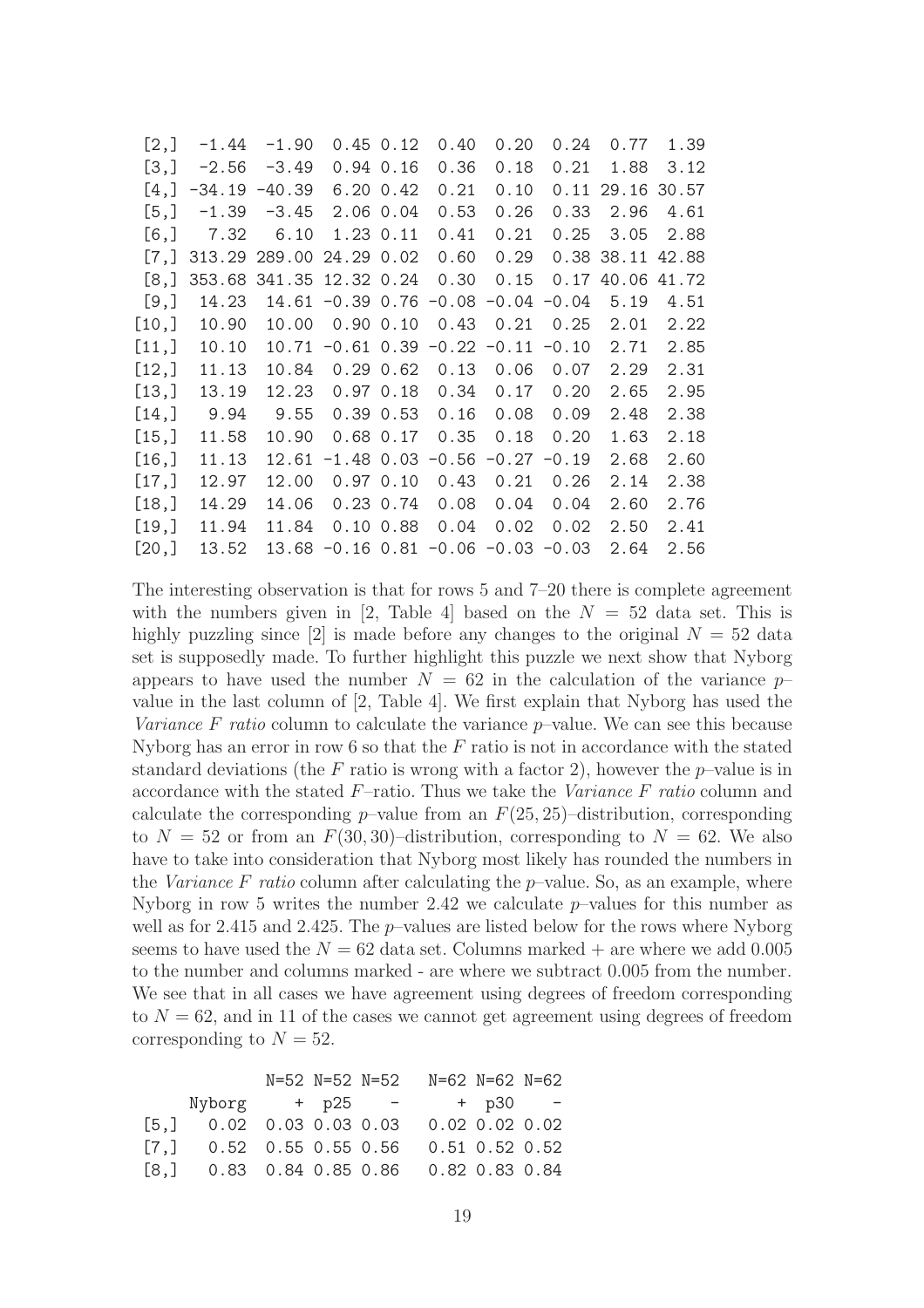| 0.45 |  |                                                                                                                                                                                                                                    |                                                                                                                                                                                                                                    |
|------|--|------------------------------------------------------------------------------------------------------------------------------------------------------------------------------------------------------------------------------------|------------------------------------------------------------------------------------------------------------------------------------------------------------------------------------------------------------------------------------|
| 0.58 |  |                                                                                                                                                                                                                                    |                                                                                                                                                                                                                                    |
| 0.78 |  |                                                                                                                                                                                                                                    |                                                                                                                                                                                                                                    |
| 0.96 |  |                                                                                                                                                                                                                                    |                                                                                                                                                                                                                                    |
| 0.56 |  |                                                                                                                                                                                                                                    |                                                                                                                                                                                                                                    |
| 0.83 |  |                                                                                                                                                                                                                                    |                                                                                                                                                                                                                                    |
| 0.11 |  |                                                                                                                                                                                                                                    |                                                                                                                                                                                                                                    |
| 0.87 |  |                                                                                                                                                                                                                                    |                                                                                                                                                                                                                                    |
| 0.56 |  |                                                                                                                                                                                                                                    |                                                                                                                                                                                                                                    |
| 0.75 |  |                                                                                                                                                                                                                                    |                                                                                                                                                                                                                                    |
| 0.84 |  |                                                                                                                                                                                                                                    |                                                                                                                                                                                                                                    |
| 0.86 |  |                                                                                                                                                                                                                                    |                                                                                                                                                                                                                                    |
|      |  | $0.49$ 0.49 0.50<br>$0.60$ $0.61$ $0.62$<br>0.79 0.80 0.80<br>0.95 0.96 0.97<br>$0.59$ 0.59 0.60<br>0.84 0.85 0.86<br>$0.15$ 0.15 0.15<br>0.88 0.89 0.89<br>$0.59$ 0.59 0.60<br>0.75 0.76 0.77<br>0.84 0.85 0.86<br>0.86 0.87 0.88 | $0.45$ 0.45 0.46<br>$0.57$ 0.57 0.58<br>0.77 0.78 0.79<br>0.95 0.96 0.97<br>$0.55$ 0.56 0.57<br>0.82 0.83 0.84<br>$0.11$ $0.12$ $0.12$<br>0.86 0.87 0.88<br>$0.55$ 0.56 0.57<br>0.73 0.74 0.75<br>0.82 0.83 0.84<br>0.84 0.85 0.86 |

The above observations show that for 15 of the variables The  $N = 52$  data set is not a subset of the  $N = 62$  data set, but instead identical to the  $N = 62$  data set, and that the number  $N = 62$  is used in the calculations.

Having turned to the  $N = 62$  data set Nyborg states the effect size d in [6, Table 1] and in [22, Table 1]. We reproduce these numbers below together with the numbers (efs) that we obtain from the data in [8] for the  $N = 62$  data set. We see that we get complete agreement with [6, Table 1: d06] and that, for some unknown reason, the published numbers, in [22, Table 1: d22] contain some minor errors.

|         | efs  | d06     | d22  |
|---------|------|---------|------|
| [1,]    | 0.40 | 0.40    | 0.39 |
| [2,]    | 0.40 | 0.40    | 0.40 |
| [3,]    | 0.36 | 0.36    | 0.36 |
| $[4,$ ] | 0.21 | 0.21    | 0.21 |
| [5,]    | 0.53 | 0.53    | 0.52 |
| [6,]    | 0.41 | 0.41    | 0.41 |
| [7,]    | 0.60 | 0.60    | 0.58 |
| [8,]    | 0.30 | 0.30    | 0.30 |
| [9,]    | 0.08 | 0.08    | 0.08 |
| [10,    | 0.43 | 0.43    | 0.42 |
| [11,]   | 0.22 | 0.22    | 0.22 |
| [12,]   | 0.13 | 0.13    | 0.13 |
| [13,]   | 0.34 | 0.34    | 0.34 |
| [14,]   | 0.16 | 0.16    | 0.16 |
| [15,]   | 0.35 | 0.35    | 0.35 |
| [16, ]  | 0.56 | $-0.56$ | 0.54 |
| [17,    | 0.43 | 0.43    | 0.42 |
| [18,    | 0.08 | 0.08    | 0.08 |
| [19,]   | 0.04 | 0.04    | 0.04 |
| [20,]   | 0.06 | 0.06    | 0.06 |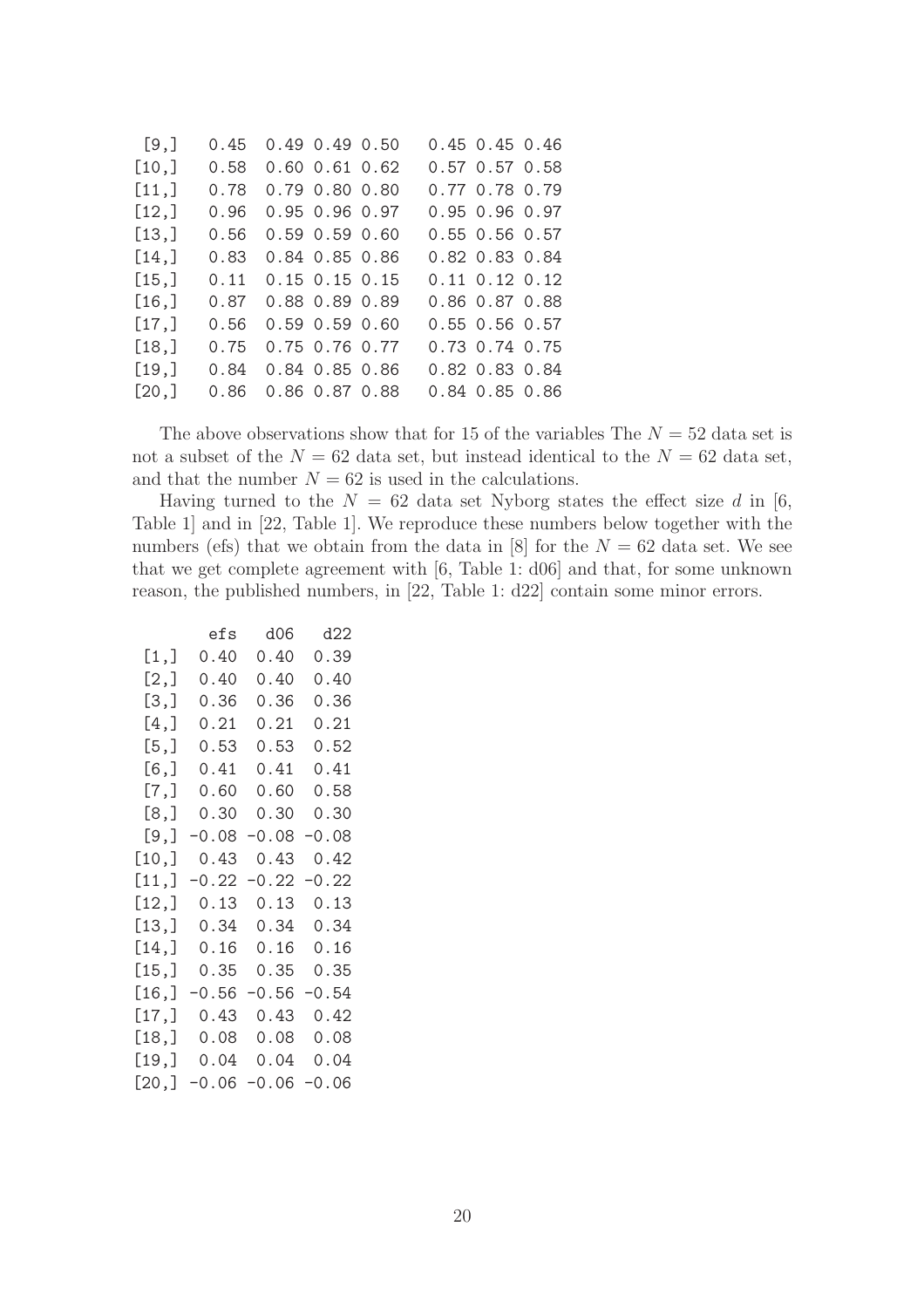### Appendix C Reconstructing Nyborg's results

The point biserial correlation is the Pearson correlation between sex (coded as 1 for men and 0 for women) and a continuous variable. The exact formula is

$$
\frac{\sum_{i} y_{i}(x_{i} - \bar{x})}{\sqrt{\sum_{i} (y_{i} - \bar{y})^{2} \sum_{i} (x_{i} - \bar{x})^{2}}} = \frac{d \sqrt{\frac{n_{1} n_{2}}{n(n-2)}}}{\sqrt{1 + d^{2} \frac{n_{1} n_{2}}{n(n-2)}}}. \tag{4}
$$

Nyborg uses the approximation  $r_{pbs}$  in (1) from Jensen (1998), but misreads this and uses instead  $r_{ny}$  from (1). This is illustrated below for the  $N = 62$  data set. In the Table the columns are exact (formula  $(4)$ ), Jensen (formula  $r_{pbs}$  in  $(1)$ ), wrong (formula  $r_{ny}$  in (1)), Nyborg [6, Table 1], and old from (2). The last column is included to show that Nyborg's two errors together do not influence the results dramatically.

|         | exact   | Jensen  | wrong   | Nyborg  | old     |
|---------|---------|---------|---------|---------|---------|
| [1,]    | 0.20    | 0.19    | 0.20    | 0.20    | 0.23    |
| [2,]    | 0.20    | 0.20    | 0.21    | 0.21    | 0.24    |
| [3,]    | 0.18    | 0.18    | 0.19    | 0.19    | 0.21    |
| $[4,$ ] | 0.10    | 0.10    | 0.10    | 0.10    | 0.11    |
| [5,]    | 0.26    | 0.26    | 0.28    | 0.28    | 0.33    |
| $[6,$ ] | 0.21    | 0.20    | 0.21    | 0.21    | 0.25    |
| [7,]    | 0.29    | 0.29    | 0.31    | 0.31    | 0.38    |
| [8,]    | 0.15    | 0.15    | 0.15    | 0.15    | 0.17    |
| $[9,$ ] | $-0.04$ | $-0.04$ | $-0.04$ | $-0.04$ | $-0.04$ |
| [10,    | 0.21    | 0.21    | 0.22    | 0.22    | 0.25    |
| [11,]   | $-0.11$ | $-0.11$ | $-0.11$ | $-0.11$ | $-0.10$ |
| [12,]   | 0.06    | 0.06    | 0.06    | 0.06    | 0.07    |
| [13,]   | 0.17    | 0.17    | 0.18    | 0.18    | 0.20    |
| [14,    | 0.08    | 0.08    | 0.08    | 0.08    | 0.09    |
| [15,]   | 0.18    | 0.17    | 0.18    | 0.18    | 0.20    |
| [16,    | $-0.27$ | $-0.27$ | $-0.29$ | $-0.29$ | $-0.19$ |
| [17,]   | 0.21    | 0.21    | 0.22    | 0.22    | 0.26    |
| [18,    | 0.04    | 0.04    | 0.04    | 0.04    | 0.04    |
| [19,]   | 0.02    | 0.02    | 0.02    | 0.02    | 0.02    |
| [20,]   | $-0.03$ | $-0.03$ | $-0.03$ | $-0.03$ | $-0.03$ |

The next table shows the  $g$ -loadings for different choices of the method for finding the factors and different oblique rotations. The column Nyborg is taken from [6, Table 1]. MLE signifies maximum likelihood factor analysis, PF1 and PF2 are two principal factor analyses. The principal factor analysis (PF1) and promax rotation give the best agreement with Nyborg's results. The PF1 method uses the largest correlation between the ith variable and one of the other variables as preliminary estimates of the communalities, whereas the PF2 method uses the square of the multiple correlation coefficient of the ith variable with all the other variables as preliminary estimates of the communalities.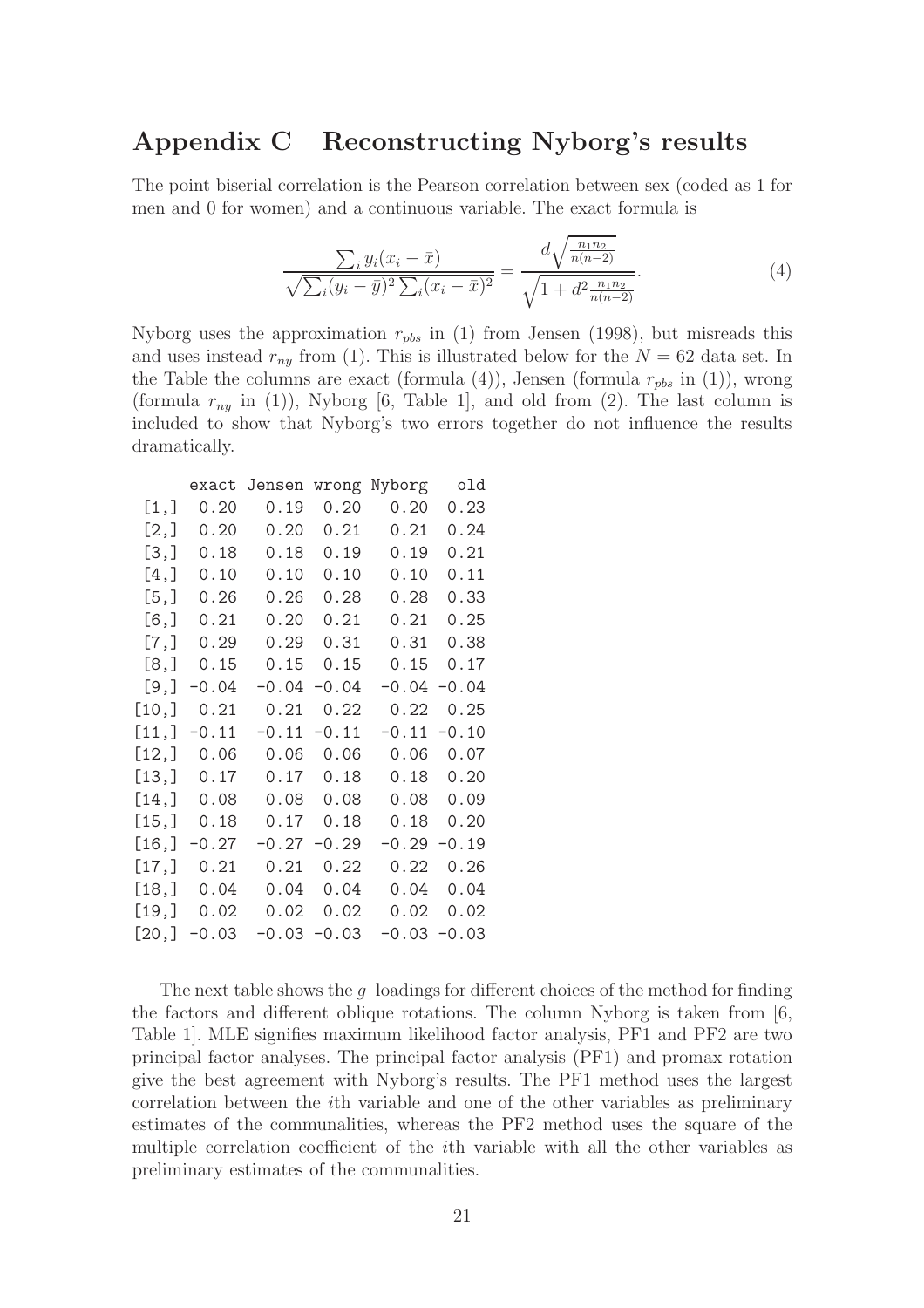|          | N=62 adult data set: |                         |       |       |                                                     |       |
|----------|----------------------|-------------------------|-------|-------|-----------------------------------------------------|-------|
|          |                      |                         |       |       | Nyborg MLE, obl MLE, pro PF1, obl PF1, pro PF2, pro |       |
| [1,]     | 0.37                 | 0.42                    | 0.46  |       | $0.38$ 0.43                                         | 0.46  |
| [2,]     | 0.46                 | 0.46                    | 0.53  | 0.44  | 0.48                                                | 0.50  |
| [3,]     | 0.41                 | 0.47                    | 0.52  | 0.42  | 0.47                                                | 0.51  |
| [4,]     | 0.53                 | 0.45                    | 0.51  | 0.45  | 0.48                                                | 0.45  |
| [5,]     |                      | $0.61$ 0.55             | 0.66  | 0.52  | 0.58                                                | 0.57  |
| [6, ]    |                      | $0.46$ 0.40             | 0.48  | 0.40  | 0.48                                                | 0.45  |
| $[7,]$   | 0.31                 | 0.17                    | 0.30  | 0.26  | 0.34                                                | 0.30  |
| [8,]     | 0.35                 | 0.25                    | 0.33  | 0.29  | 0.35                                                | 0.31  |
| [9,]     | 0.23                 | 0.21                    | 0.20  | 0.23  | 0.24                                                | 0.22  |
| [10,]    |                      | $0.55$ 0.48             | 0.55  | 0.50  | 0.58                                                | 0.53  |
| [11,]    | 0.39                 | 0.34                    | 0.35  | 0.35  | 0.35                                                | 0.32  |
| [12,]    | 0.46                 | 0.44                    | 0.45  | 0.40  | 0.39                                                | 0.37  |
| [13,]    | 0.46                 | 0.37                    | 0.42  | 0.43  | 0.51                                                | 0.44  |
| [14,     | 0.23                 | 0.14                    | 0.15  | 0.20  | 0.18                                                | 0.17  |
| [15,]    |                      | $0.47$ 0.41             | 0.46  | 0.43  | 0.49                                                | 0.43  |
| [16,     | 0.00                 | 0.07                    | 0.05  | 0.03  | 0.02                                                | 0.03  |
| [17,]    | 0.40                 | 0.32                    | 0.39  | 0.35  | 0.41                                                | 0.39  |
| [18,]    | 0.60                 | 0.64                    | 0.68  | 0.56  | 0.58                                                | 0.59  |
| [19,     | 0.35                 | 0.35                    | 0.39  | 0.31  | 0.37                                                | 0.36  |
|          |                      | $[20,]$ 0.46 0.53       | 0.55  |       | $0.44$ 0.45                                         | 0.47  |
| [21,]    | 0.28                 | 0.14                    | 0.23  | 0.21  | 0.28                                                | 0.24  |
|          |                      |                         |       |       |                                                     |       |
| dist     |                      | 0.073                   | 0.053 | 0.047 | 0.037                                               | 0.050 |
|          |                      | N=119 chldren data set: |       |       |                                                     |       |
|          |                      |                         |       |       | Nyborg MLE, obl MLE, pro PF1, obl PF1, pro PF2, pro |       |
| [1,]     |                      | $0.55$ 0.39             |       |       | $0.39$ $0.45$ $0.45$                                | 0.45  |
| [2,]     | 0.29                 | 0.38                    | 0.19  |       | $0.33$ $0.24$                                       | 0.26  |
| [3,]     |                      | $0.58$ 0.53             |       |       | $0.44$ $0.54$ $0.50$                                | 0.51  |
|          |                      |                         |       |       | $[4,]$ 0.53 0.70 0.56 0.60 0.54 0.57                |       |
| [5,]     | 0.39                 | 0.49                    | 0.37  | 0.45  | 0.39                                                | 0.40  |
| $[6,$ ]  | 0.59                 | 0.63                    | 0.59  | 0.60  | 0.60                                                | 0.59  |
| [7,]     | 0.32                 | 0.47                    | 0.25  | 0.42  | 0.32                                                | 0.34  |
| [8,]     |                      | $0.27$ 0.44             | 0.19  | 0.39  | 0.27                                                | 0.30  |
| [9,]     |                      | $0.28$ 0.45             | 0.33  | 0.42  | 0.37                                                | 0.37  |
| [10,]    | 0.53                 | 0.50                    | 0.65  | 0.55  | 0.64                                                | 0.60  |
| [11,]    | 0.48                 | 0.47                    | 0.54  | 0.52  | 0.59                                                | 0.55  |
| [12,]    | 0.42                 | 0.34                    | 0.51  | 0.39  | 0.48                                                | 0.45  |
| $[13,$ ] |                      | $0.47$ 0.44             | 0.58  | 0.50  | 0.60                                                | 0.56  |
| [14,]    | 0.48                 | 0.40                    | 0.59  | 0.48  | 0.59                                                | 0.55  |
| [15,]    | 0.35                 | 0.29                    | 0.39  | 0.33  | 0.39                                                | 0.37  |
| [16,]    | 0.46                 | 0.25                    | 0.33  | 0.28  | 0.34                                                | 0.31  |
| [17,]    | 0.38                 | 0.27                    | 0.35  | 0.31  | 0.34                                                | 0.32  |
| [18,]    |                      | $0.68$ 0.60             | 0.68  |       | $0.58$ 0.62                                         | 0.61  |
|          | 0.56                 | 0.35                    | 0.47  | 0.39  | 0.44                                                | 0.42  |
| [19,]    |                      |                         |       |       |                                                     |       |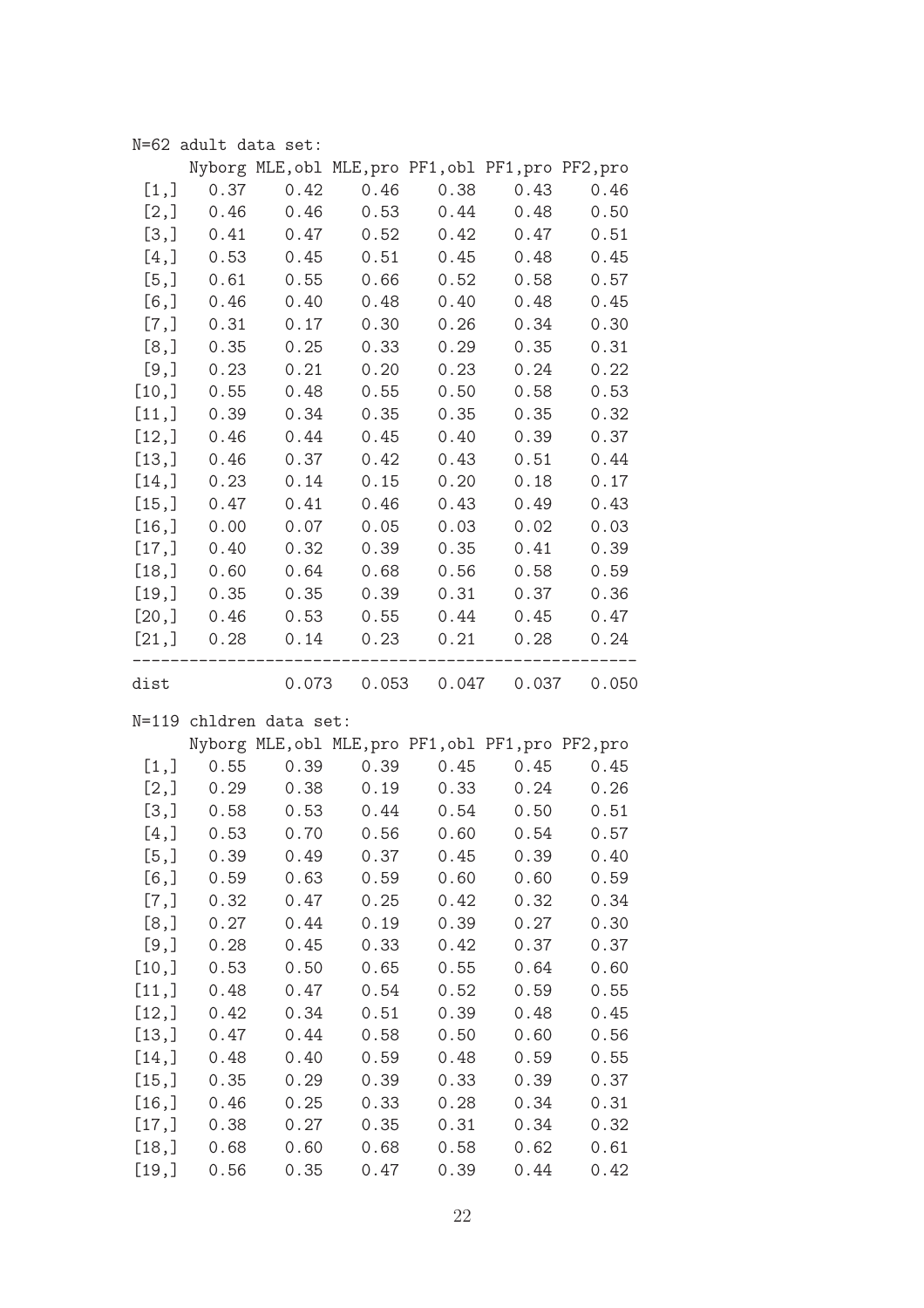| dist |                                       | 0.114  0.080  0.085  0.071  0.070 |  |  |
|------|---------------------------------------|-----------------------------------|--|--|
|      | $[22,]$ 0.23 0.19 0.20 0.19 0.22 0.20 |                                   |  |  |
|      | $[21,]$ 0.38 0.24 0.33 0.23 0.30 0.28 |                                   |  |  |
|      | $[20,]$ 0.25 0.30 0.25 0.28 0.23 0.25 |                                   |  |  |

The following table gives the sum of the squared differences between the  $g$ loadings given in [5] and the best fit from a linear combination of six primary factors. The methods included in the table is the maximum likelihood factor analysis (M-LE), two implementations of principal factor analysis (PF1 and PF2), and principal component analysis.

| method MLE PF1 PF2            |  |                                           | PC.       |
|-------------------------------|--|-------------------------------------------|-----------|
|                               |  | $N = 62$ 0.013 0.0011 0.0000037 0.0000014 |           |
| $N = 119$ 0.012 0.0044 0.0023 |  |                                           | 0.0000059 |

Our conclusion from this table is that Nyborg has used PC for extracting the primary factors, although with a small possibility that PF2 has been used for the  $N = 62$ data set.

The two following tables show the result of using principal component for finding the primary factors and one of principal component, principal factor 1 or 2 for finding the general factor, and either oblimin or promax for the oblique rotation. None of the methods reproduces Nyborg's numbers exactly.

|         |      |      |      | Nyborg PC, obl PF1, obl PF2, obl PC, pro PF1, pro PF2, pro |      |      |      |
|---------|------|------|------|------------------------------------------------------------|------|------|------|
| [1,]    | 0.37 | 0.51 | 0.40 | 0.33                                                       | 0.54 | 0.42 | 0.42 |
| [2,]    | 0.46 | 0.59 | 0.45 | 0.38                                                       | 0.58 | 0.47 | 0.47 |
| [3,]    | 0.41 | 0.57 | 0.43 | 0.37                                                       | 0.60 | 0.46 | 0.46 |
| $[4,$ ] | 0.53 | 0.60 | 0.43 | 0.40                                                       | 0.55 | 0.49 | 0.49 |
| [5,]    | 0.61 | 0.69 | 0.51 | 0.46                                                       | 0.71 | 0.60 | 0.60 |
| $[6,$ ] | 0.46 | 0.56 | 0.39 | 0.36                                                       | 0.63 | 0.51 | 0.51 |
| [7,]    | 0.31 | 0.40 | 0.24 | 0.23                                                       | 0.42 | 0.33 | 0.33 |
| [8,]    | 0.35 | 0.43 | 0.28 | 0.26                                                       | 0.39 | 0.33 | 0.33 |
| $[9,$ ] | 0.23 | 0.34 | 0.20 | 0.21                                                       | 0.22 | 0.20 | 0.20 |
| [10,]   | 0.55 | 0.68 | 0.45 | 0.44                                                       | 0.66 | 0.55 | 0.55 |
| [11,]   | 0.39 | 0.45 | 0.31 | 0.31                                                       | 0.34 | 0.32 | 0.32 |
| [12,]   | 0.46 | 0.48 | 0.35 | 0.34                                                       | 0.39 | 0.37 | 0.37 |
| [13,]   | 0.46 | 0.59 | 0.37 | 0.38                                                       | 0.56 | 0.47 | 0.47 |
| [14,]   | 0.23 | 0.23 | 0.19 | 0.16                                                       | 0.12 | 0.12 | 0.12 |
| [15,]   | 0.47 | 0.56 | 0.37 | 0.37                                                       | 0.56 | 0.47 | 0.47 |
| [16,]   | 0.00 | 0.08 | 0.04 | 0.04                                                       | 0.02 | 0.04 | 0.04 |
| [17,]   | 0.40 | 0.52 | 0.36 | 0.33                                                       | 0.53 | 0.43 | 0.43 |
| [18,]   | 0.60 | 0.72 | 0.53 | 0.48                                                       | 0.70 | 0.60 | 0.60 |
| [19,]   | 0.35 | 0.45 | 0.32 | 0.30                                                       | 0.54 | 0.44 | 0.44 |
| [20,]   | 0.46 | 0.58 | 0.44 | 0.39                                                       | 0.56 | 0.48 | 0.48 |
| [21,]   | 0.28 | 0.30 | 0.20 | 0.19                                                       | 0.36 | 0.27 | 0.27 |
|         |      |      |      |                                                            |      |      |      |

N=62 adult data set: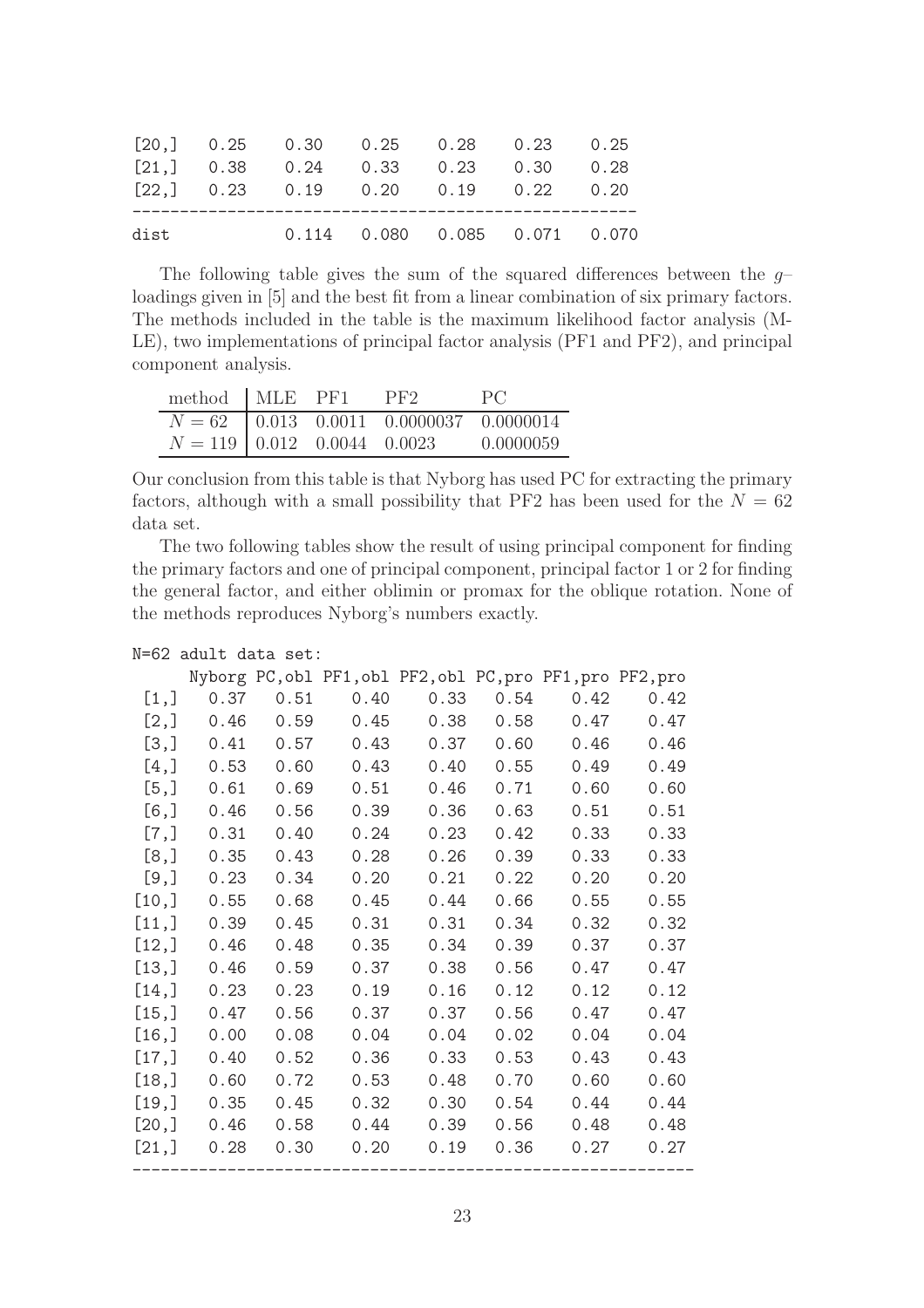| dist     |                          |             |             |      |      | $0.101$ 0.069 0.089 0.111 0.046                            | 0.062 |
|----------|--------------------------|-------------|-------------|------|------|------------------------------------------------------------|-------|
|          | N=119 children data set: |             |             |      |      |                                                            |       |
|          |                          |             |             |      |      | Nyborg PC, obl PF1, obl PF2, obl PC, pro PF1, pro PF2, pro |       |
| [1,]     | 0.55                     | $0.57$ 0.41 |             | 0.41 | 0.56 | 0.43                                                       | 0.43  |
|          | $[2,]$ 0.29 0.31 0.19    |             |             | 0.23 | 0.28 | 0.15                                                       | 0.15  |
| [3,]     | 0.58                     |             | $0.61$ 0.43 | 0.45 | 0.59 | 0.43                                                       | 0.43  |
|          | $[4,]$ 0.53              | $0.64$ 0.43 |             | 0.46 | 0.60 | 0.44                                                       | 0.44  |
| [5,]     | 0.39                     | 0.45        | 0.29        | 0.32 | 0.42 | 0.30                                                       | 0.30  |
| [6, 1]   | 0.59                     | 0.68        | 0.50        | 0.49 | 0.67 | 0.55                                                       | 0.55  |
| [7,]     | 0.32                     | 0.45        | 0.28        | 0.32 | 0.39 | 0.25                                                       | 0.25  |
| [8,]     | 0.27                     | 0.39        | 0.22        | 0.28 | 0.32 | 0.16                                                       | 0.16  |
| [9,]     | 0.28                     | 0.40        | 0.25        | 0.30 | 0.36 | 0.23                                                       | 0.23  |
| [10,     | 0.53                     | 0.69        | 0.55        | 0.51 | 0.71 | 0.64                                                       | 0.64  |
| [11,]    | 0.48                     | 0.63        | 0.49        | 0.47 | 0.63 | 0.55                                                       | 0.55  |
| [12,]    | 0.42                     | 0.52        | 0.42        | 0.38 | 0.54 | 0.52                                                       | 0.52  |
| $[13,$ ] | 0.47                     | 0.61        | 0.49        | 0.46 | 0.63 | 0.58                                                       | 0.58  |
| [14,]    | 0.48                     | 0.65        | 0.53        | 0.48 | 0.66 | 0.62                                                       | 0.62  |
| [15,]    | 0.35                     | 0.41        | 0.31        | 0.30 | 0.43 | 0.38                                                       | 0.38  |
| [16,     | 0.46                     | 0.45        | 0.37        | 0.31 | 0.47 | 0.45                                                       | 0.45  |
| [17,]    | 0.38                     | 0.52        | 0.41        | 0.36 | 0.50 | 0.46                                                       | 0.46  |
| [18,]    | 0.68                     | 0.76        | 0.58        | 0.53 | 0.76 | 0.67                                                       | 0.67  |
| [19,]    | 0.56                     | 0.62        | 0.48        | 0.43 | 0.62 | 0.54                                                       | 0.54  |
| [20,]    | 0.25                     | 0.35        | 0.20        | 0.23 | 0.30 | 0.19                                                       | 0.19  |
| [21,]    | 0.38                     | 0.33        | 0.29        | 0.23 | 0.38 | 0.39                                                       | 0.39  |
|          | $[22,]$ 0.23 0.25        |             | 0.22        | 0.19 | 0.27 | 0.27                                                       | 0.27  |
| dist     |                          | 0.099       |             |      |      | $0.075$ 0.082 0.093 0.085                                  | 0.062 |

# Appendix D Are Nyborg's conclusions supported by the data?

We start by describing the hierarchical factor model mathematically.

Let x be an m-dimensional vector with the results of the test battery for a single person. For consistency in the notation in the formulae below we let the coordinates of x be scaled by the standard deviation for each test. A  $k$ -factor model can then be written in the form

$$
x = \mu + \Lambda f + u,
$$

where  $\mu$  is the mean,  $\Lambda$  is the  $m \times k$  matrix of factor loadings, f is the vector with the  $k$  factors with mean zero,  $u$  is the vector of unique factors with mean zero, and we have  $V(f) = I$ ,  $Cov(f, u) = 0$ , and  $V(u)$  is a diagonal matrix. Let T be an oblique rotation and define  $\tilde{f} = Tf$  and  $\tilde{\Lambda} = \Lambda T^{-1}$ . The second level of the hierarchical factor analysis consists of a factor model for  $\hat{f}$  with one factor only,

$$
\tilde{f} = \tilde{g}z + \tilde{v},
$$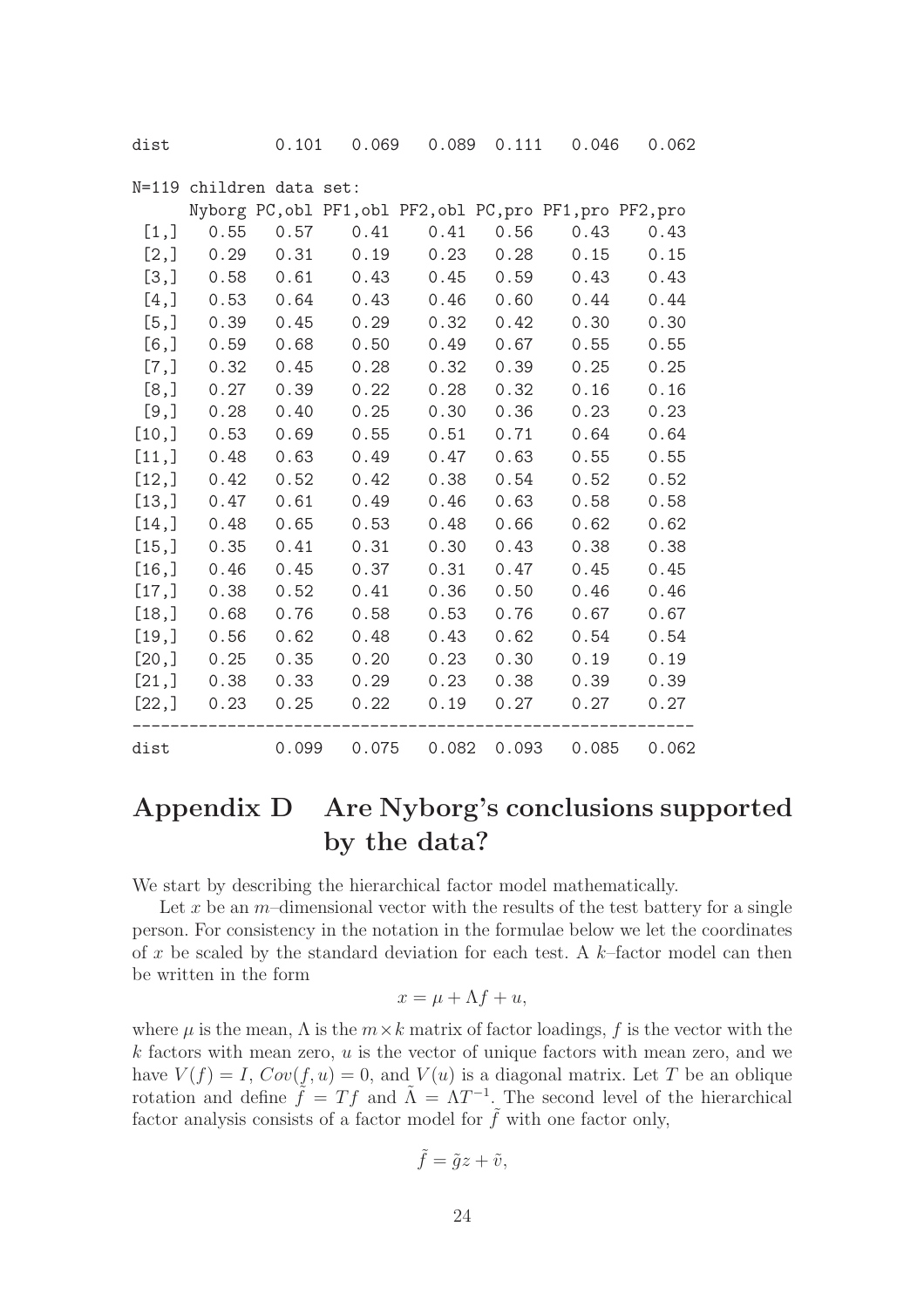where  $\tilde{q}$  is the k–dimensional vector of loadings, z is the q–factor,  $\tilde{v}$  is the vector of unique factors, and  $v(z) = 1$ ,  $Cov(z, \tilde{v}) = 0$ , and  $V(\tilde{v}) = D(\tilde{g})$  is a diagonal matrix with entries  $1 - \tilde{g}_i^2$ . Combining the two factor models we have

$$
x = \mu + \Lambda f + u = \mu + \tilde{\Lambda} \tilde{f} + u
$$
  
= 
$$
\mu + (\tilde{\Lambda} \tilde{g}) z + \tilde{\Lambda} D(\tilde{g})^{1/2} D(\tilde{g})^{-1/2} \tilde{v} + u
$$
  
= 
$$
\mu + gz + \bar{\Lambda} v + u,
$$

where  $g = \tilde{\Lambda} \tilde{g}$  is the vector of loading for the g-factor, and  $\bar{\Lambda} = \tilde{\Lambda} D(\tilde{g})^{1/2}$  are the primary rotated and scaled factor loading, scaled so as the factors  $v = D(\tilde{g})^{-1/2}\tilde{v}$ have variance one. The scaling by  $D(\tilde{g})^{-1/2}$  is what Nyborg refers to as the Schmid– Leiman transformation.

Now consider two populations corresponding to the two sexes. Imagine that the factor structure is the same for the two sexes. This means that q and  $\Lambda$  are identical for the two sexes. The difference appears in the means only,  $\psi = \mu_m - \mu_w$ , where  $\mu_m$  is the mean for men and  $\mu_w$  is the mean for women. Since we from the outset have scaled the variables by their standard deviations  $\psi$  represents the theoretical effect sizes. We now imagine that  $\psi$  can be written as

$$
\psi = g\delta + \bar{\Lambda}\beta,\tag{5}
$$

where  $\delta$  is a difference in the mean of the g–factor for the two sexes, and  $\beta$  is similarly the difference in the means of the primary factors in  $v$  (this structure of  $\psi$  is sometimes referred to as Spearman's weak hypothesis). An alternative way of formulating this structure for  $\psi$  is that the unique factors do not contribute to the sex difference. Nyborg does not mention this explicitly, but without this assumption there is no hope of identifying the difference  $\delta$  for the q-factor. The important thing to realize in the structure (5) is that knowing  $\psi$  does not allow us to find  $\delta$ . In particular we can write

$$
\psi = g\delta + \bar{\Lambda}\beta = g(\delta - c) + \bar{\lambda}[\beta + D(\tilde{g})^{-1/2}\tilde{g}c],\tag{6}
$$

so that by changing the difference in the means of the primary factors we obtain the same  $\psi$ , but now being able to choose an arbitrary value for the difference in the mean of the g–factor. In particular we can take  $c = \delta$  so that the g–factor has the same mean for the two sexes. This situation is known as non–identifiability of the parameters,  $\delta$  and  $\beta$  cannot be identified independently of one another. This is a fundamental property of the hierarchical factor model because the vector  $q$  of loadings of the g–factor is a linear combinations of the loadings in  $\Lambda$ .

Let us now speak of  $\delta$  and  $\beta$  as "true values". Then any procedure that tries to estimate  $\delta$  really estimates  $\delta - c$  for some implicitly chosen and unknown value of c. We illustrate this by a number of estimates. Let  $h$  be a vector and imagine that we want to "correlate"h with the vector of measured effect sizes  $d$  to obtain an estimate of  $\delta$ . Because of the structure in (6) the natural estimate is

$$
\hat{\delta}_h = \frac{h^* d}{h^* g}.\tag{7}
$$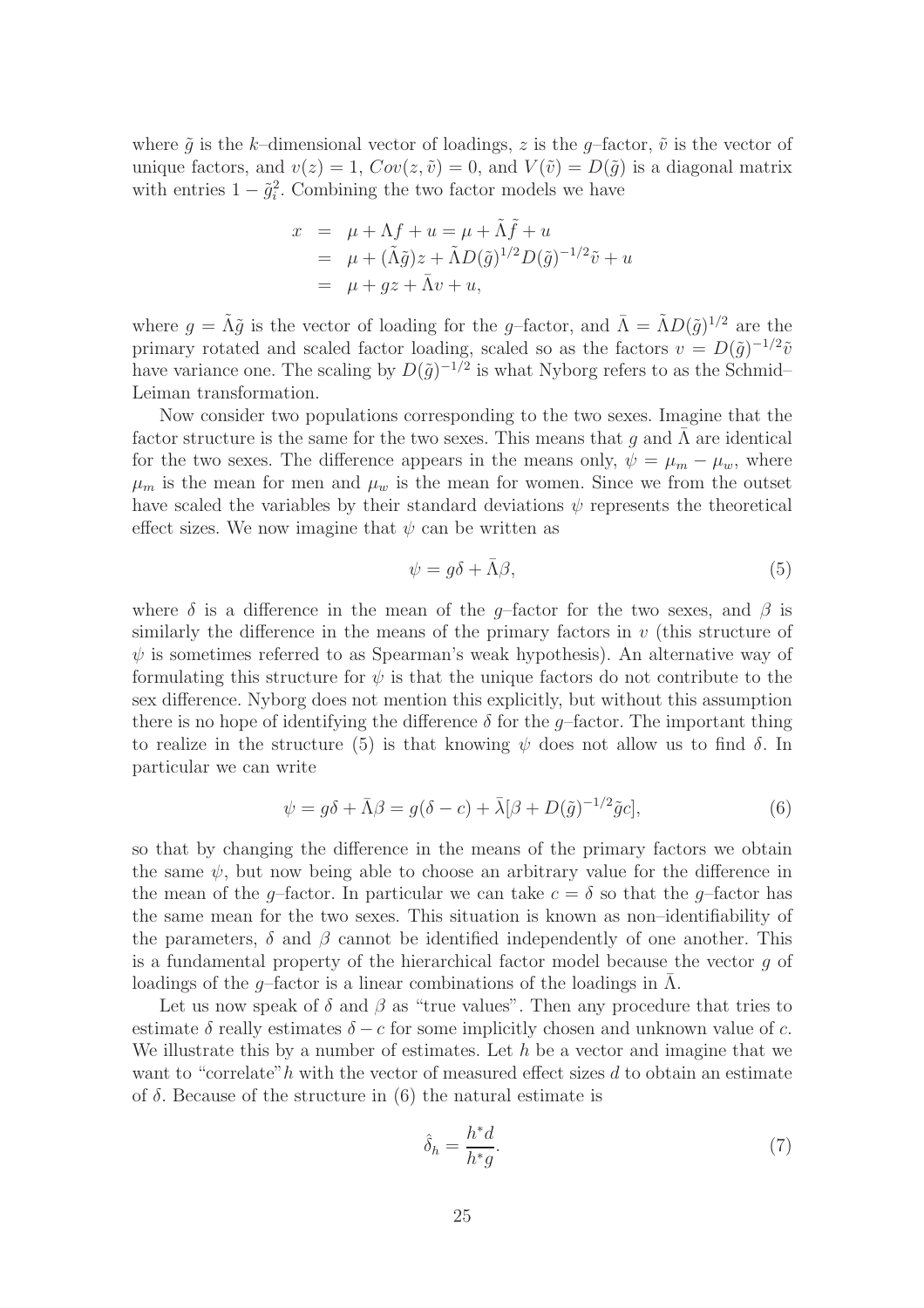However, using (6), what we estimate in this case is not  $\delta$ , but the composition

$$
\frac{h^*\psi}{h^*g} = \delta + \frac{h^*\bar{\Lambda}\beta}{h^*g}.
$$

The method of correlated vectors that Nyborg refers to [3, p. 197; 22 p. 501], Jensen (1998, p. 589-591), roughly corresponds to taking  $h = q - \bar{q}$  in the above estimate. (The p–value that Nyborg and Jensen use is not correct, since the latter assumes that the coordinates of d are independent.)

We next consider in detail the estimate Nyborg obtains through the *point-biserial* factor loading on sex. Thus in this method the point biserial correlations are inserted in the correlation matrix before the factor analysis. (Nyborg uses the estimated correlation matrix obtained by treating the two sexes as one group, whereas, if there is a difference in the mean for the two sexes, it seems more appropriate to use a common correlation matrix treating the two sexes as separate groups.) Nyborg writes [22, p.501]: "It is empirically established that the inclusion of the sex  $r_{obs}$ in the correlation matrix has no effect on the factor structure and only negligible effects on the subtests' g loadings (Jensen, 1998, p. 542, note 9)". Assuming this to be correct we can formulate the statement mathematically by saying that  $\tilde{g}$  is not changed and  $\Lambda$  is changed to

$$
\ddot{\Lambda} = \left(\begin{array}{c} \tilde{\Lambda} \\ b^* \end{array}\right),
$$

for some vector b, when the point biserial correlations are inserted. Defining  $\ddot{g} = \Lambda \tilde{g}$ the correlation matrix corresponding to this factor structure is

$$
\ddot{g}\ddot{g}^* + \ddot{\Lambda}D(\tilde{g})\ddot{\Lambda}^* + D(u),
$$

where  $D(u)$  is the diagonal matrix with the unique variances for u. The last column, not including the last element, in this matrix is

$$
\begin{aligned}\n\tilde{\Lambda}\tilde{g}b^*\tilde{g} + \tilde{\Lambda}D(\tilde{g})b \\
&= \tilde{\Lambda}\tilde{g}\tilde{g}^*b + \tilde{\Lambda}D(\tilde{g})b \\
&= \tilde{\Lambda}[\tilde{g}\tilde{g}^* + D(\tilde{g})]b \\
&= \tilde{\Lambda}\bar{b},\n\end{aligned}
$$

with  $\bar{b} = [\tilde{g}\tilde{g}^* + D(\tilde{g})]b$ . We want the vector  $\tilde{\Lambda}\bar{b}$  to resemble the vector of point biserial correlations  $r_{obs}$ , and we therefore take

$$
\bar{b} = (\tilde{\Lambda}^* \tilde{\Lambda})^{-1} \tilde{\Lambda}^* r_{pbs}.
$$

Finally, from this we find the *point-biserial factor loading on sex*  $\rho$  to be

$$
\rho = \tilde{g}^* b = \tilde{g}^* [\tilde{g}\tilde{g}^* + D(\tilde{g})]^{-1} \bar{b}
$$
  
\n
$$
= \tilde{g}^* [\tilde{g}\tilde{g}^* + D(\tilde{g})]^{-1} (\tilde{\Lambda}^* \tilde{\Lambda})^{-1} \tilde{\Lambda}^* r_{pbs}
$$
  
\n
$$
= G^* r_{pbs}, \qquad (8)
$$

where G is defined implicitly through the expression in the second line. Since  $r_{pbs} \approx$ 1  $\frac{1}{2}d$  and  $\rho \approx \frac{1}{2}$  $\frac{1}{2}\delta$  (see 3), we get the estimate

$$
\hat{\delta}_{pbs} \approx G^* d. \tag{9}
$$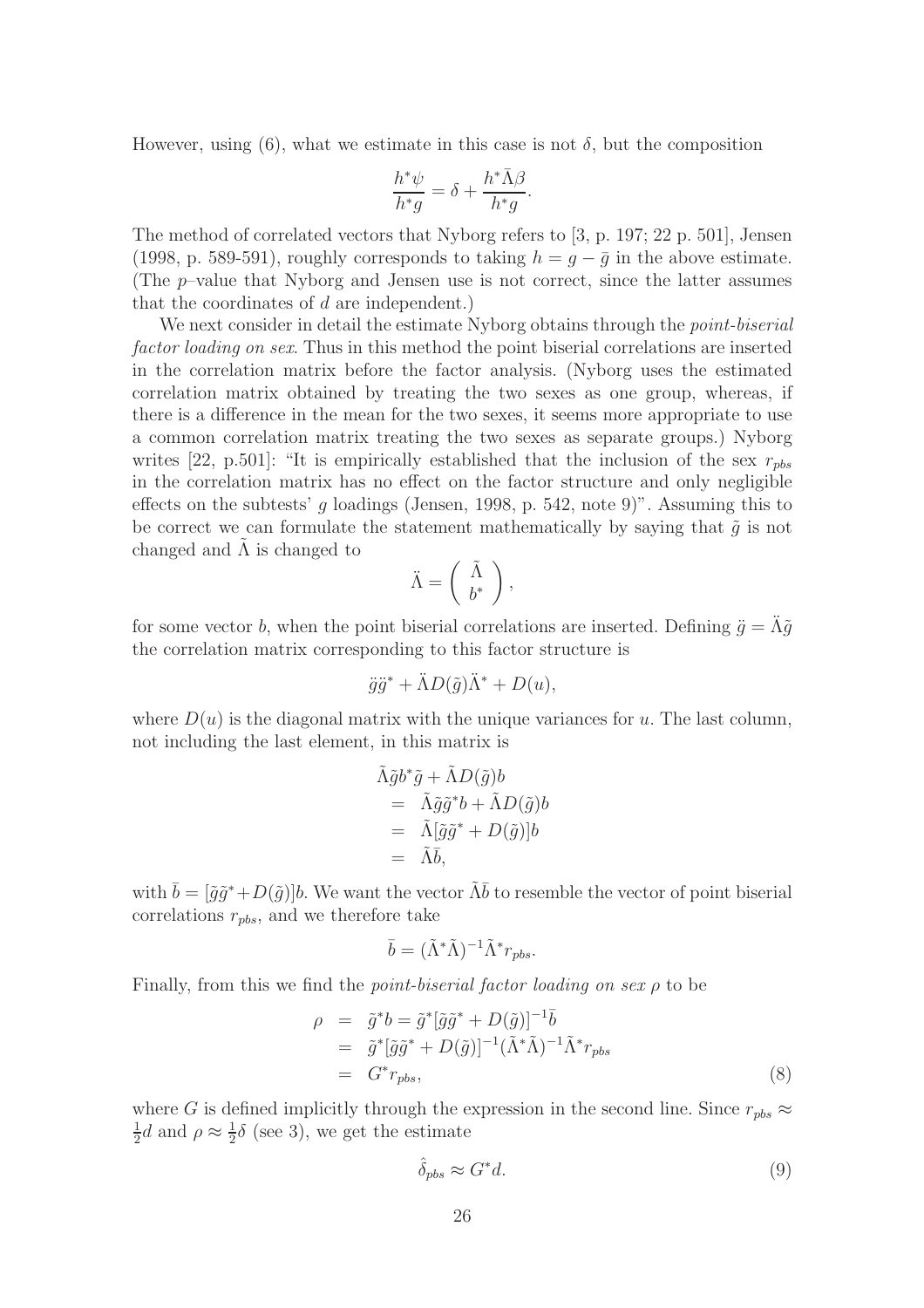We thus see that the method used by Nyborg produces an estimate of the same form as described generally above, and with the same inherent problems due to the non–identifiability problem. Nyborg's estimate does not contain the standardization used in (7), where we divide by  $h^*g$ , that is, Nyborg estimate corresponds to  $G^*d$ instead of  $G^*d/G^*g$ . Replacing d by the true mean we thus get

$$
G^*\psi = G^*g\delta + G^*\bar{\lambda}\beta,
$$

and we thus do not get  $\delta$  in the optimal situation with  $\beta = 0$  unless  $G^*g = 1$ . Actually,  $G^*g$  can be expressed as

$$
G^*g = \tilde{g}^*[\tilde{g}\tilde{g}^* + D(\tilde{g})]^{-1}\tilde{g}
$$
  
= 
$$
\frac{\tilde{g}^*D(\tilde{g})\tilde{g}}{1 + \tilde{g}^*D(\tilde{g})\tilde{g}},
$$

which is always less than 1. However,

$$
\tilde{g}^* D(\tilde{g}) \tilde{g} = \sum_i \frac{\tilde{g}_i^2}{1 - \tilde{g}_i^2},
$$

and this expression will be large if one of  $\tilde{g}_i^2$  is close to one.

It is difficult to see why Nyborg (and Jensen, 1998) finds the use of G<sup>∗</sup>d through the point-biserial factor loading on sex better than the use of  $g^*d/g^*g$ .

To summarise: it is not possible to identify the difference  $\delta$  in the mean of the g–factor for the two sexes within the hierarchical factor model. Any estimate of  $\delta$ involves a hidden assumption as to what is put into  $\delta$  and what is put into  $\beta$ , the difference in the means of the primary factors. Furthermore, the method base on the point-biserial factor loading on sex reduces to a weighted sum (9) of effect sizes.

#### Appendix D.1 Robustness

Since we did not manage to reproduce Nyborg's calculations exactly we quote here the results obtained by different parameter settings. Thus we try maximum likelihood factor analysis  $(M)$ , principal factor analysis PF1  $(P)$ , we try 4 and 6 primary factors, and we try the oblimin ( $\gamma = 0$ , o) and the promax ( $m = 4$ , p) oblique rotations. The correlation matrix we use is the common correlation estimate allowing for different means in the two groups (thus we do not consider the two sexes as one group in this estimation, which is contrary to Nyborg). We use the exact point biserial correlation (4) and insert this in the correlation matrix before the factor analysis. We thus imitate Nyborg's analysis and give below the point-biserial factor loading on sex as well as the maximal correlation of the primary factors after the oblique rotation.

|                                                                                                   |  | $ M_{,0,4}$ M, $o,6$ M, $p,4$ M, $p,6$ P, $o,4$ P, $o,6$ P, $p,4$ P, $p,6$ |  |      |
|---------------------------------------------------------------------------------------------------|--|----------------------------------------------------------------------------|--|------|
| $N=62$ loading 0.12 0.11 0.15 0.20 0.17 0.19 0.06 0.20                                            |  |                                                                            |  |      |
| max corr $\begin{array}{ rrrr} 0.34 & 0.37 & 0.54 & 0.47 & 0.33 & 0.33 & 0.59 & 0.52 \end{array}$ |  |                                                                            |  |      |
|                                                                                                   |  |                                                                            |  |      |
| N=119 loading   0.14 0.16 0.20 0.16 0.15 0.18 0.21 0.23                                           |  |                                                                            |  |      |
| max corr   $0.44$ $0.41$ $0.56$ $0.63$ $0.33$ $0.41$ $0.55$                                       |  |                                                                            |  | 0.60 |